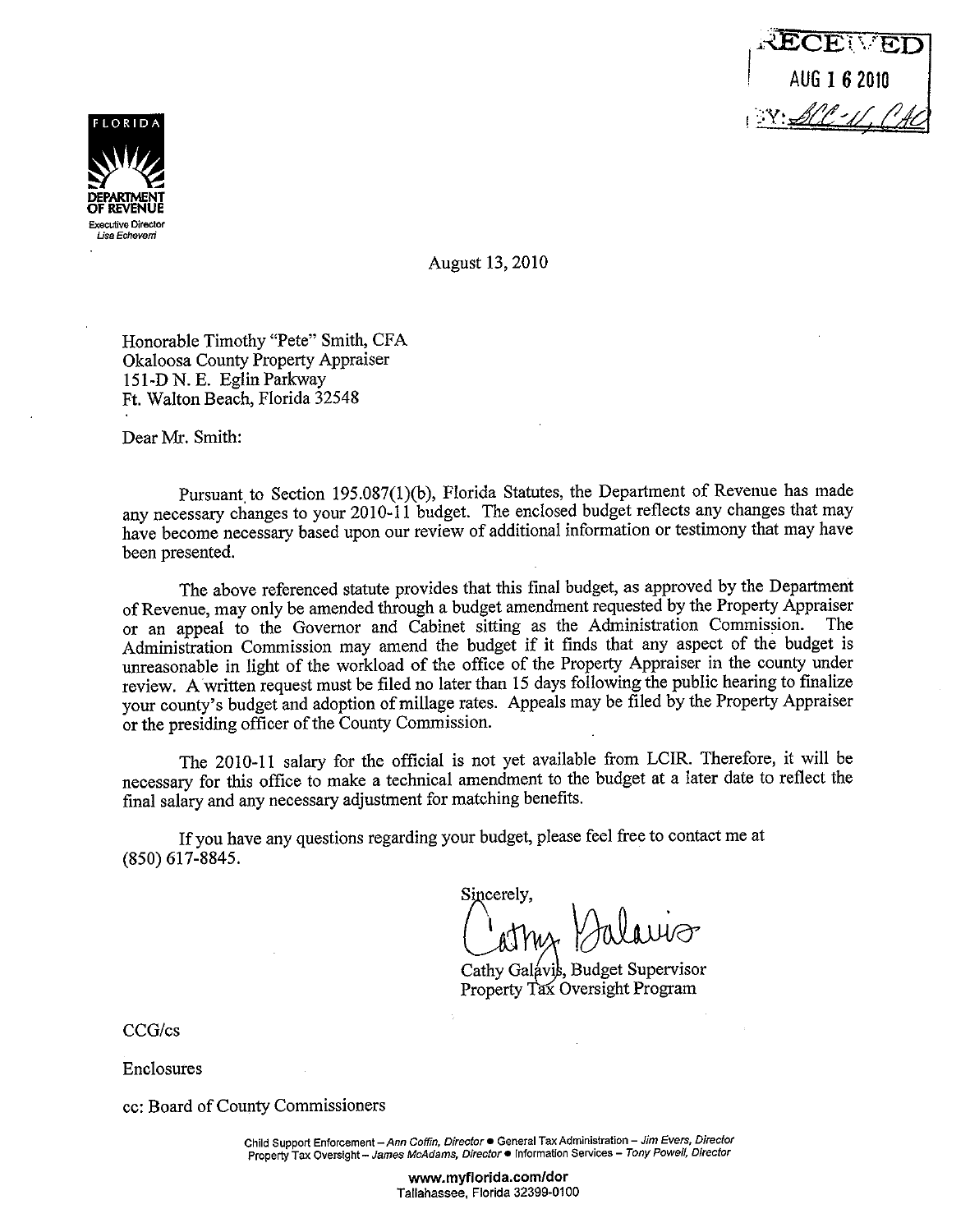DR-484 R. *2/09* 

### **PROPERTY APPRAISER'S**  SUMMARY OF THE 2010-11 BUDGET BY APPROPRIATION CATEGORY

#### **OKALOOSA**

**COUNTY** 

 $\sim 10^{-1}$ 

8/13/2010

**EXHIBIT A** 

| АШЕКОРКИЛОК                                             | 八〇四小国                           | $\Lambda$ CTIOAT        | (INCREASE/DECREASE)             |                       |                | $\lambda$ MOUNT<br>(INCREASE/DECREASE)<br>APPROVID |                           |               |         |
|---------------------------------------------------------|---------------------------------|-------------------------|---------------------------------|-----------------------|----------------|----------------------------------------------------|---------------------------|---------------|---------|
| CATHGORY                                                | <b>ADERSON TORKS</b><br>2009-09 | B(3)9(3)<br>$2009 - 10$ | <b>DEPENDIVIOR ES</b><br>3/5/10 | RICOLUISA<br>2010-11  | AMOUNT         | Y6.                                                | $20\,0$ m                 | <b>AMOURE</b> | .<br>Va |
| $\mathcal{L}(\mathbf{0})$                               | $\langle 2 \rangle$             | $\circledast$           | $\langle 0 \rangle$             | $\langle 5 \rangle$ . | (6)            | $\{(6e)\}$                                         | $\langle \hat{Z} \rangle$ | $\circledS$   | (66)    |
| PERSONNEL SERVICES<br>$(Sch. 1-1A)$                     | 2,337,387                       | 2,634,654               | 1,270,919                       | 2,495,115             | (139, 539)     | $-5.3%$                                            | 2,485,936                 | (148, 718)    | $-5.6%$ |
| <b>OPERATING EXPENSES</b><br>(Sch. II)                  | 572,925                         | 541,699                 | 261,843                         | 507,505               | (34, 194)      | $-6.3%$                                            | 507,505                   | (34.194)      | $-6.3%$ |
| <b>OPERATING</b><br><b>CAPITAL OUTLAY</b><br>(Sch. III) | 12,816                          | 8,895<br>$\bullet$      | 15,053                          | 30,000                | 21,105         | 237.3%                                             | 30,000                    | 21,105        | 237.3%  |
| NON-OPERATING<br>(Sch. IV)                              |                                 | 5,000                   |                                 | 42,998                | 37,998         | 760.0%                                             | 5,000                     | $\Omega$      | 0.0%    |
| TOTAL EXPENDITURES                                      | \$2,923,128                     | \$3,190,248             | \$1,547,815                     | \$3,075,618           | ( \$114,630)   | $-3.6%$                                            | \$3,028,441               | (\$161,807)   | $-5.1%$ |
|                                                         |                                 |                         |                                 |                       |                |                                                    |                           |               |         |
| <b>NUMBER OF POSITIONS</b>                              |                                 | 39                      |                                 | 39                    | $\bf{0}$       | 0.0%                                               | 39                        | $\bf{0}$      | 0.0%    |
|                                                         |                                 |                         |                                 |                       | $COL(5) - (3)$ | COL(6) / (3)                                       |                           |               |         |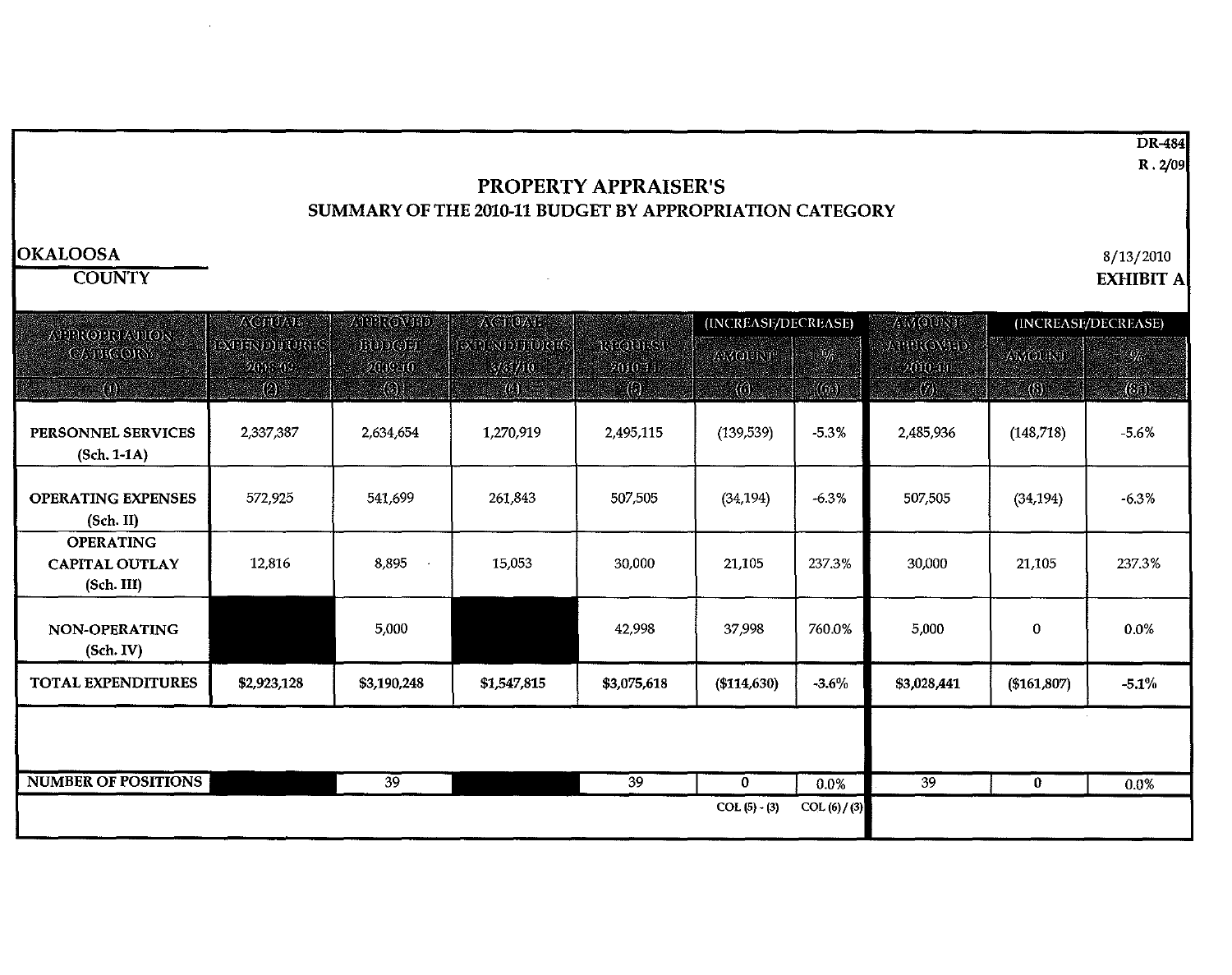DR-484 R. 1/09

#### **PROPERTY APPRAISER'S**

#### **OKALOOSA SUMMARY OF THE 2010-11 BUDGET BY APPROPRIATION CATEGORY**

**COUNTY** 

| EXHIBIT |  |
|---------|--|
|         |  |

|                                                         | <b>ACTUAL</b>                  | <b>APPROVED</b>          | <b>ACTUAL</b>                   |                           |               | (INCREASE/(DECREASE) |                                             |
|---------------------------------------------------------|--------------------------------|--------------------------|---------------------------------|---------------------------|---------------|----------------------|---------------------------------------------|
| <b>APPROPRIATION CATEGORY</b>                           | <b>EXPENDITURES</b><br>2008-09 | <b>BUDGET</b><br>2009-10 | <b>EXPENDITURES</b><br>03/31/10 | <b>REQUEST</b><br>2010-11 | <b>AMOUNT</b> | %                    | <b>AMOUNT</b><br><b>APPROVED</b><br>2010-11 |
| (1)                                                     | (2)                            | (3)                      | (4)                             | (5)                       | (6)           | (6a)                 | (7)                                         |
| <b>PERSONAL SERVICES</b><br>(Sch. 1-1A)                 | \$2,337,387                    | \$2,634,654              | \$1,270,918                     | \$2,495,117               | (\$139,537)   | $-5.30%$             |                                             |
| <b>OPERATING EXPENSES</b><br>(Sch. II)                  | \$541,124                      | \$541,699                | \$261,843                       | \$507,506                 | ( \$34, 193)  | $-6.31%$             |                                             |
| <b>OPERATING CAPITAL</b><br><b>OUTLAY</b><br>(Sch. III) | \$44,616                       | \$8,895                  | \$15,053                        | \$30,000                  | \$21,105      | 237.27%              |                                             |
| <b>NON-OPERATING</b><br>(Sch. IV)                       |                                | \$5,000                  |                                 | \$42,998                  | \$37,998      | 759.96%              |                                             |
| <b>TOTAL EXPENDITURES</b>                               | \$2,923,127                    | \$3,190,248              | \$1,547,814                     | \$3,075,621               | (\$114,627)   | $-3.59%$             |                                             |
|                                                         |                                |                          |                                 |                           |               |                      |                                             |
| <b>NUMBER OF POSITIONS</b>                              | 39                             | 39                       |                                 | 39                        | $\mathbf{0}$  | 0.00%                |                                             |
|                                                         |                                |                          |                                 |                           | $COL(5)-(3)$  | COL (6) / (3)        |                                             |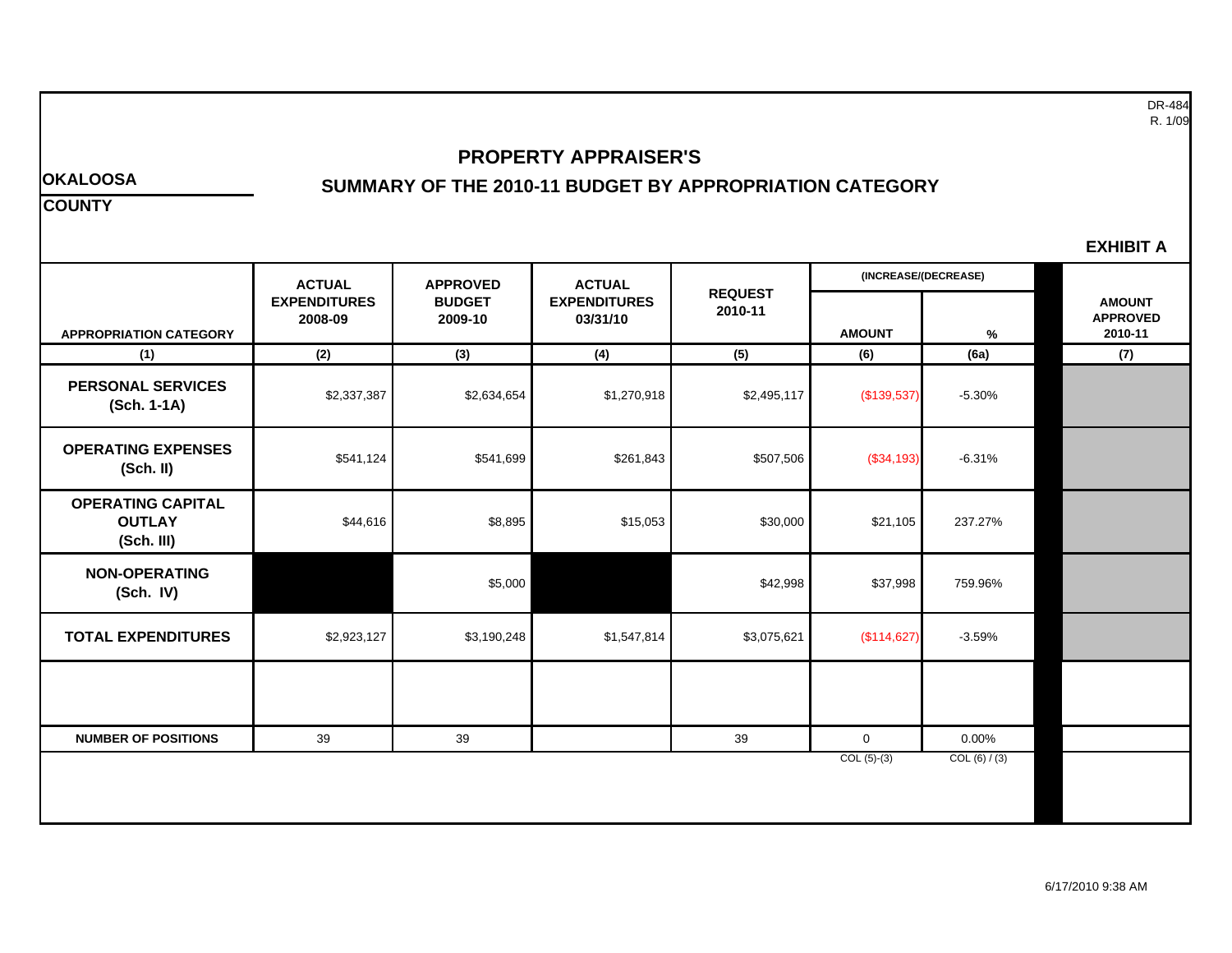#### **OKALOOSA COUNTY** *DETAIL OF SALARIES*

**SCHEDULE I** 

|                |                                                          |                               |                                | DOR USE ONLY |       |                            |                               |           |       |                           |                               |
|----------------|----------------------------------------------------------|-------------------------------|--------------------------------|--------------|-------|----------------------------|-------------------------------|-----------|-------|---------------------------|-------------------------------|
|                |                                                          |                               |                                |              |       | <b>REQUESTED INCREASES</b> |                               |           |       | <b>APPROVED INCREASES</b> |                               |
| Pos.<br>No.    | <b>Position Classification</b>                           | <b>Annual Rate</b><br>9/30/10 | <b>Position</b><br>Designation | Guideline    | Other | <b>Funding</b>             | <b>Annual Rate</b><br>9/30/11 | Guideline | Other | <b>Funding</b>            | <b>Annual Rate</b><br>9/30/11 |
| (1)            | (2)                                                      | (3)                           | (3a)                           | (4a)         | (4b)  | (5)                        | (6)                           | (7a)      | (7b)  | (8)                       | (9)                           |
| $\mathbf{1}$   | Supervisor, Land Dept.                                   | \$74,763                      | D                              | \$0.00       |       | \$74,763                   | \$74,763                      |           |       |                           |                               |
| $\overline{2}$ | and & Mineral Appraiser                                  | \$32,978                      |                                | \$0.00       |       | \$32,978                   | \$32,978                      |           |       |                           |                               |
| 3              | Condo & Townhome Appraiser                               | \$60,717                      | D                              | \$0.00       |       | \$60,717                   | \$60,717                      |           |       |                           |                               |
| 4              | Residential Appraiser                                    | \$35,837                      |                                | \$0.00       |       | \$35,837                   | \$35,837                      |           |       |                           |                               |
| 5              | Commercial Analyst                                       | \$49,085                      |                                | \$0.00       |       | \$49,085                   | \$49,085                      |           |       |                           |                               |
| 6              | Residential Appraiser I                                  | \$45,706                      | $\mathsf{D}^\star$             | \$0.00       |       | \$45,706                   | \$45,706                      |           |       |                           |                               |
| $\overline{7}$ | Supervisor, Residential Dept.                            | \$83,742                      |                                | \$0.00       |       | \$83,742                   | \$83,742                      |           |       |                           |                               |
| 8              | Land & Mineral Appraiser                                 | \$33,953                      |                                | \$0.00       |       | \$33,953                   | \$33,953                      |           |       |                           |                               |
| 9              | Agriculture Specialist                                   | \$55,433                      |                                | \$0.00       |       | \$55,433                   | \$55,433                      |           |       |                           |                               |
| 10             | Appraisal Director                                       | \$98,511                      | $\mathsf S$                    | \$0.00       |       | \$98,511                   | \$98,511                      |           |       |                           |                               |
| 11             | <b>TPP Appraiser</b>                                     | \$30,538                      |                                | \$0.00       |       | \$30,538                   | \$30,538                      |           |       |                           |                               |
| 12             | Supervisor Customer Service & Exemptions Dept            | \$61,260                      |                                | \$0.00       |       | \$61,260                   | \$61,260                      |           |       |                           |                               |
| 13             | Customer Service & Exemption Clerk                       | \$24,450                      |                                | \$0.00       |       | \$24,450                   | \$24,450                      |           |       |                           |                               |
| 14             | Administrative & Computer Services Supervisor            | \$59,482                      |                                | \$0.00       |       | \$59,482                   | \$59,482                      |           |       |                           |                               |
| 15             | Cartographer (CH)                                        | \$40,900                      |                                | \$0.00       |       | \$40,900                   | \$40,900                      |           |       |                           |                               |
| 16             | Sr. Customer Srv & Exemptions Spec./Crestview<br>Manager | \$44,236                      |                                | \$0.00       |       | \$44,236                   | \$44,236                      |           |       |                           |                               |
| 17             | Supervisor Tangible Personal Property                    | \$59,834                      | D                              | \$0.00       |       | \$59,834                   | \$59,834                      |           |       |                           |                               |
| 18             | Residential Appraiser                                    | \$29,145                      |                                | \$0.00       |       | \$29,145                   | \$29,145                      |           |       |                           |                               |
| 19             | Senior Data Entry Clerk                                  | \$39,817                      | D                              | \$0.00       |       | \$39,817                   | \$39,817                      |           |       |                           |                               |
| 20             | Commercial Analyst Appraiser                             | \$35,000                      | $\vee$                         | \$0.00       |       | \$35,000                   | \$35,000                      |           |       |                           |                               |
| 21             | Residential Appraiser                                    | \$29,252                      |                                | \$0.00       |       | \$29,252                   | \$29,252                      |           |       |                           |                               |
| 22             | Adminstrative Assistant                                  | \$32,352                      |                                | \$0.00       |       | \$32,352                   | \$32,352                      |           |       |                           |                               |
| 23             | GIS Coordinator/Cartographer                             | \$53,800                      |                                | \$0.00       |       | \$53,800                   | \$53,800                      |           |       |                           |                               |
| 24             | Residential Appraiser                                    | \$28,137                      | $\vee$                         | \$0.00       |       | \$0                        | \$28,137                      |           |       |                           |                               |
| 26             | Residential Appraiser I                                  | \$31,294                      |                                | \$0.00       |       | \$31,294                   | \$31,294                      |           |       |                           |                               |
| 27             | Senior Land Appraiser                                    | \$52,085                      | D                              | \$0.00       |       | \$52,085                   | \$52,085                      |           |       |                           |                               |
| 28             | Residential Appraiser                                    | \$29,168                      |                                | \$0.00       |       | \$29,168                   | \$29,168                      |           |       |                           |                               |
|                |                                                          |                               |                                |              |       |                            |                               |           |       |                           |                               |
|                | Page Total                                               | \$1,251,475                   |                                | \$0          | \$0   | \$1,223,338                | \$1,251,475                   |           |       |                           |                               |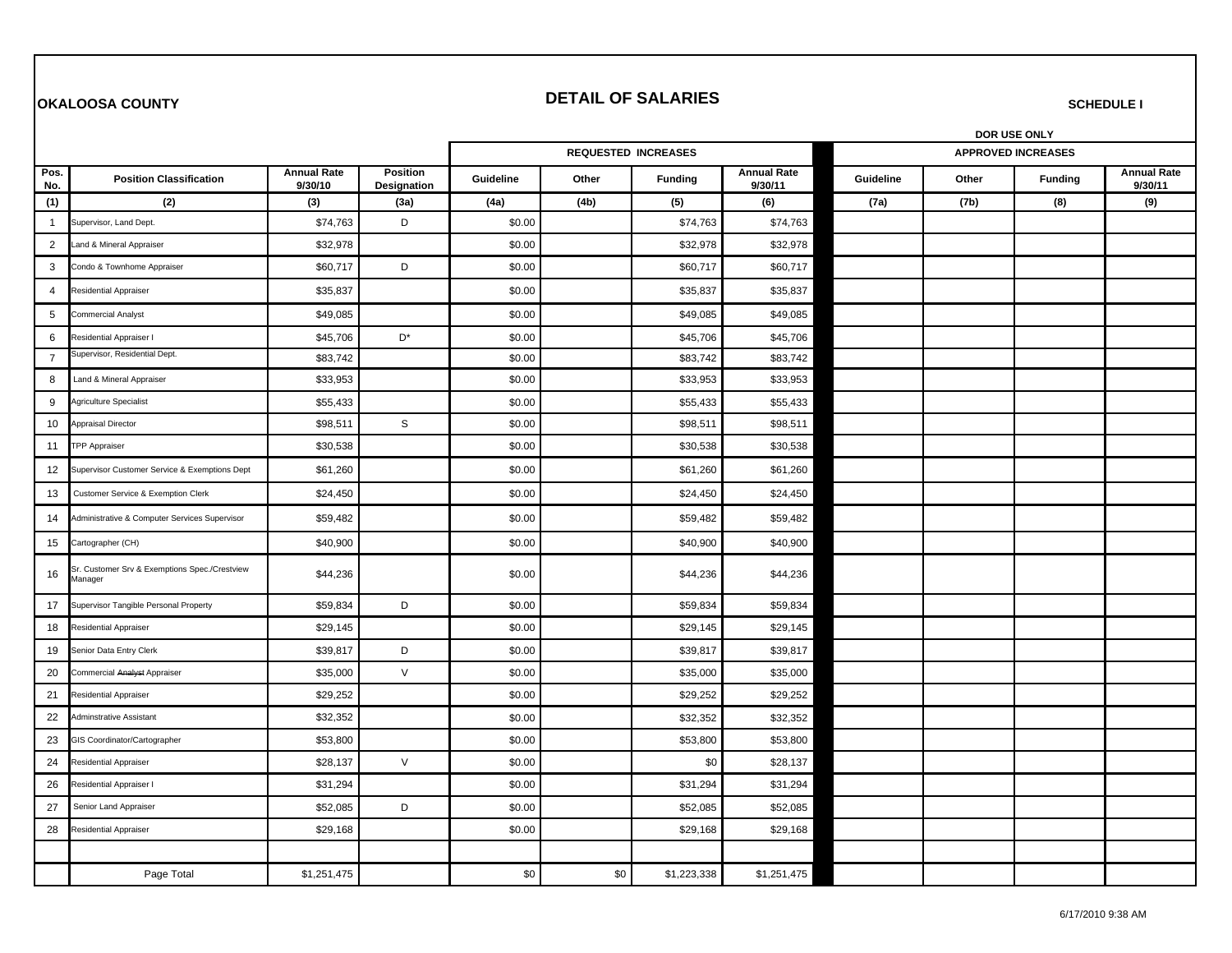#### **OKALOOSA COUNTY DETAIL OF SALARIES (CONT.)**

**SCHEDULE I** 

|             |                                                              |                               |                                |           |       |                            |                               | DOR USE ONLY |       |                           |                               |
|-------------|--------------------------------------------------------------|-------------------------------|--------------------------------|-----------|-------|----------------------------|-------------------------------|--------------|-------|---------------------------|-------------------------------|
|             |                                                              |                               |                                |           |       | <b>REQUESTED INCREASES</b> |                               |              |       | <b>APPROVED INCREASES</b> |                               |
| Pos.<br>No. | <b>Position Classification</b>                               | <b>Annual Rate</b><br>9/30/10 | <b>Position</b><br>Designation | Guideline | Other | <b>Funding</b>             | <b>Annual Rate</b><br>9/30/11 | Guideline    | Other | <b>Funding</b>            | <b>Annual Rate</b><br>9/30/11 |
| (1)         | (2)                                                          | (3)                           | (3a)                           | (4a)      | (4b)  | (5)                        | (6)                           | (7a)         | (7b)  | (8)                       | (9)                           |
| 29          | Deed Clerk / Abstractor                                      | \$32,436                      |                                | \$0.00    |       | \$32,436                   | \$32,436                      |              |       |                           |                               |
| 30          | Director of Administration                                   | \$50,000                      | SD                             | \$0.00    |       | \$50,000                   | \$50,000                      |              |       |                           |                               |
| 31          | Condo & Townhome Appraiser                                   | \$37,842                      |                                | \$0.00    |       | \$37,842                   | \$37,842                      |              |       |                           |                               |
| 32          | Supervisor, Commercial Dept                                  | \$58,276                      |                                | \$0.00    |       | \$58,276                   | \$58,276                      |              |       |                           |                               |
| 33          | <b>Residential Appraiser</b>                                 | \$26,389                      |                                | \$0.00    |       | \$26,389                   | \$26,389                      |              |       |                           |                               |
| 34          | Customer Srv & Exemption Clerk                               | \$24,068                      |                                | \$0.00    |       | \$24,068                   | \$24,068                      |              |       |                           |                               |
| 35          | <b>Commercial Appraiser</b>                                  | \$49,549                      |                                | \$0.00    |       | \$49,549                   | \$49,549                      |              |       |                           |                               |
| 36          | Customer Service & Exemptions Clerk                          | \$25,660                      |                                | \$0.00    |       | \$25,660                   | \$25,660                      |              |       |                           |                               |
| 37          | Customer Service & Exemptions Clerk                          | \$23,606                      |                                | \$0.00    |       | \$23,606                   | \$23,606                      |              |       |                           |                               |
| 38          | Exemption Fraud Investigator/Special Projects<br>Coordinator | \$60,000                      |                                | \$0.00    |       | \$60,000                   | \$60,000                      |              |       |                           |                               |
| 39          | <b>TPP Appraiser</b>                                         | \$40,911                      |                                | \$0.00    |       | \$40,911                   | \$40,911                      |              |       |                           |                               |
|             |                                                              |                               |                                |           |       |                            |                               |              |       |                           |                               |
|             | <b>New Positions:</b>                                        |                               |                                |           |       |                            |                               |              |       |                           |                               |
|             |                                                              |                               |                                |           |       |                            |                               |              |       |                           |                               |
|             |                                                              |                               |                                |           |       |                            |                               |              |       |                           |                               |
|             |                                                              |                               |                                |           |       |                            |                               |              |       |                           |                               |
|             |                                                              |                               |                                |           |       |                            |                               |              |       |                           |                               |
|             | Changes to Current Positions:                                |                               |                                |           |       |                            |                               |              |       |                           |                               |
|             |                                                              |                               |                                |           |       |                            |                               |              |       |                           |                               |
|             |                                                              |                               |                                |           |       |                            |                               |              |       |                           |                               |
|             |                                                              |                               |                                |           |       |                            |                               |              |       |                           |                               |
|             |                                                              |                               |                                |           |       |                            |                               |              |       |                           |                               |
|             |                                                              |                               |                                |           |       |                            |                               |              |       |                           |                               |
|             |                                                              |                               |                                |           |       |                            |                               |              |       |                           |                               |
|             | <b>SUMMARY</b>                                               |                               |                                |           |       |                            |                               |              |       |                           |                               |
| 25          | Official                                                     | \$125,254                     | D                              |           | \$0   | \$125,254                  | \$125,254                     | \$0          | \$0   | \$0                       | \$0                           |
|             | <b>Current Employees</b>                                     | \$1,680,212                   |                                | \$0       | \$0   | \$1,652,075                | \$1,680,212                   | \$0          | \$0   | \$0                       | \$0                           |
|             | <b>New Positions</b>                                         |                               |                                |           |       | \$0                        | \$0                           |              |       | \$0                       | \$0                           |
|             | <b>TOTAL</b>                                                 | \$1,805,466                   |                                | \$0       | \$0   | \$1,777,329                | \$1,805,466                   | \$0          | \$0   | \$0                       | \$0                           |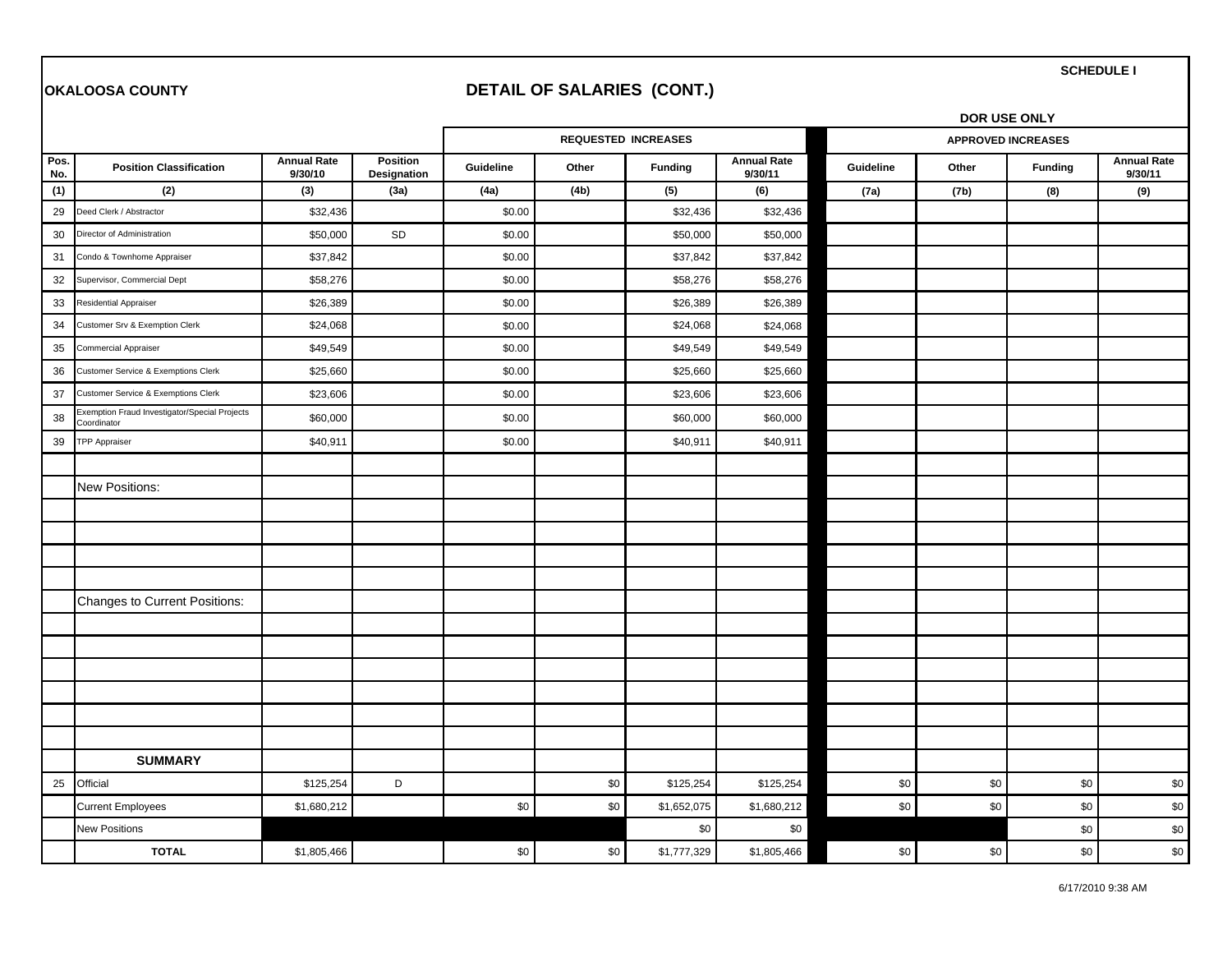### **OKALOOSA COUNTY DETAIL OF PERSONAL SERVICES**

### **SCHEDULE IA**

|                                    | <b>ACTUAL</b>                        |                                      | <b>ACTUAL</b>                        |                                        | (INCREASE/(DECREASE) |                 | <b>AMOUNT</b>              |
|------------------------------------|--------------------------------------|--------------------------------------|--------------------------------------|----------------------------------------|----------------------|-----------------|----------------------------|
| <b>OBJECT CODE</b>                 | <b>EXPENDITURES</b><br>2008-09       | <b>APPROVED BUDGET</b><br>2009-10    | <b>EXPENDITURES</b><br>03/31/10      | <b>REQUEST</b><br>2010-11              | <b>AMOUNT</b>        | %               | <b>APPROVED</b><br>2010-11 |
| (1)                                | (2)                                  | (3)                                  | (4)                                  | (5)                                    | (6)                  | (6a)            | (7)                        |
| <b>PERSONAL SERVICES:</b><br>10    |                                      |                                      |                                      |                                        |                      |                 |                            |
| <b>OFFICIAL</b><br>11              | \$125,139                            | \$125,254                            | \$62,627                             | \$125,254                              | \$0                  | 0.00%           |                            |
| <b>EMPLOYEES (REGULAR)</b><br>12   | \$1,586,998                          | \$1,714,790                          | \$839,222                            | \$1,652,075                            | (\$62,715)           | $-3.66%$        |                            |
| <b>EMPLOYEES (TEMPORARY)</b><br>13 | \$6,480                              | \$6,864                              | \$3,299                              | \$6,598                                | (\$266)              | $-3.87%$        |                            |
| 14 OVERTIME                        | \$0                                  | \$0                                  | \$0                                  | \$0                                    | \$0                  | 0.00%           |                            |
| 15<br><b>SPECIAL PAY</b>           | \$37,356                             | \$52,905                             | \$35,524                             | \$11,506                               | (\$41,399            | $-78.25%$       |                            |
| 21<br><b>F.I.C.A.</b>              |                                      |                                      |                                      |                                        |                      |                 |                            |
| REGULAR 7.65%                      | \$122,495                            | \$144,199                            | \$64,850                             | \$136,206                              | (\$7,993)            | $-5.54%$        |                            |
| <b>OTHER</b><br>2152               | \$0                                  | \$0                                  | \$0                                  | \$0                                    | \$0                  | 0.00%           |                            |
| 22153RETIREMENT                    |                                      |                                      |                                      |                                        |                      |                 |                            |
| OFFICIAL 12.55%                    | \$14,870                             | \$14,091                             | \$6,833                              | \$15,719                               | \$1,628              | 11.56%          |                            |
| 2251<br>EMPLOYEES 11.34%           | \$136,929                            | \$134,610                            | \$66,931                             | \$137,275                              | \$2,665              | 1.98%           |                            |
| 2252<br>SMS/SES 15.39%             | \$6,646                              | \$13,424                             | \$6,924                              | \$15,161                               | \$1,737              | 12.94%          |                            |
| 2253<br>DROP 12.55%                | \$19,842                             | \$38,356                             | \$16,232                             | \$45,321                               | \$6,965              | 18.16%          |                            |
| 23254 LIFE & HEALTH INSURANCE      | \$237,164                            | \$344,520                            | \$138,323                            | \$322,000                              | (\$22,520)           | $-6.54%$        |                            |
| 24 WORKER'S COMPENSATION           | \$43,468                             | \$45,641                             | \$30,154                             | \$28,000                               | (\$17,641            | $-38.65%$       |                            |
| 25<br><b>UNEMPLOYMENT COMP.</b>    | \$0                                  | \$0                                  | \$0                                  | \$0                                    | \$0                  | 0.00%           |                            |
| <b>TOTAL PERSONAL SERVICS</b>      | \$2,337,387                          | \$2,634,654                          | \$1,270,918                          | \$2,495,117                            | (\$139,537)          | $-5.30%$        | \$0                        |
|                                    | Post this total to<br>Col. (2) Ex. A | Post this total to<br>Col. (3) Ex. A | Post this total to<br>Col $(4)$ Ex A | Post this total to+E10<br>Col (5) Ex A | Col. $(5) - (3)$     | Col $(6) / (3)$ |                            |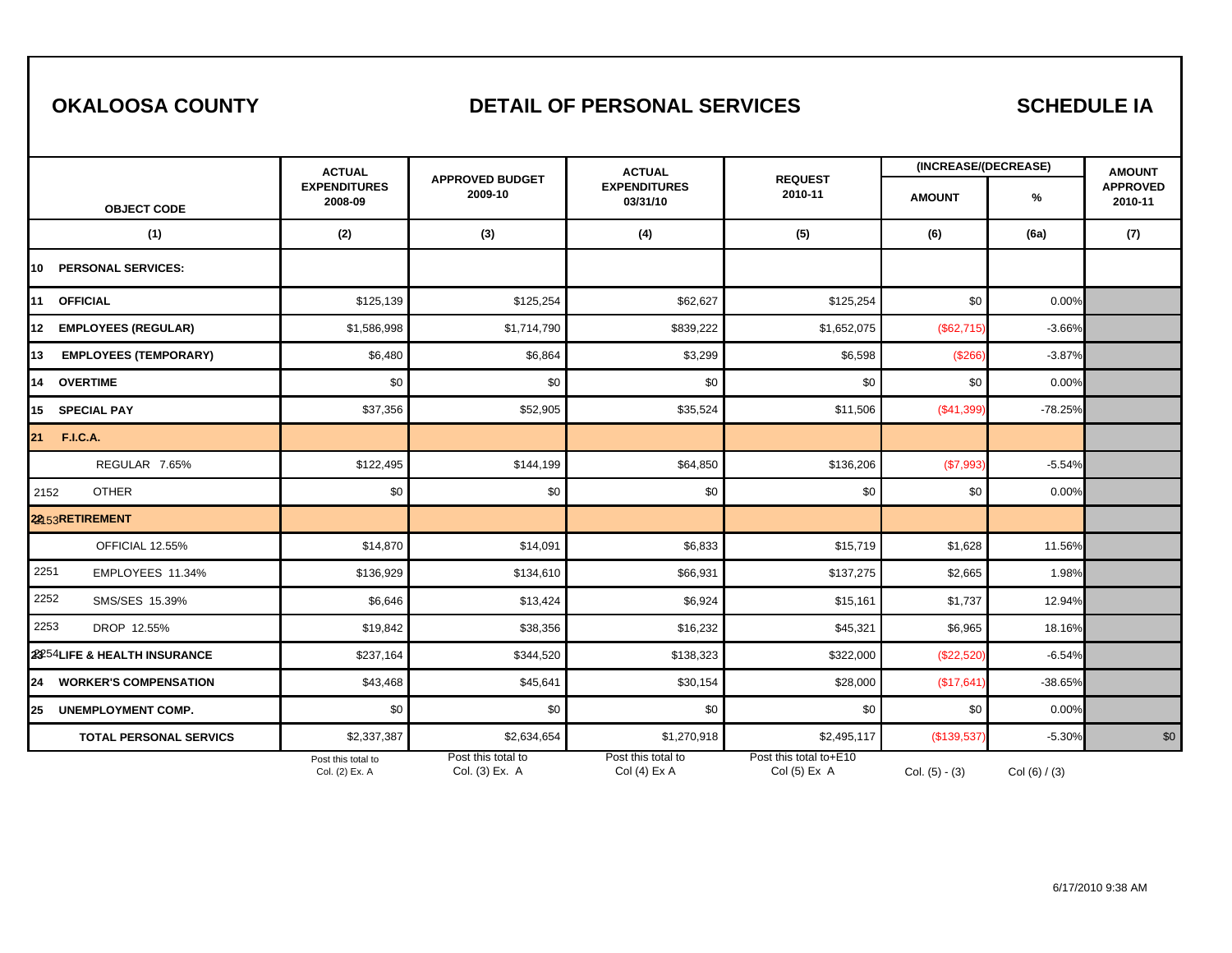### **OKALOOSA COUNTY DETAIL OF OPERATING EXPENSES**

#### **SCHEDULE II**

|                                    | <b>ACTUAL</b>                  | <b>APPROVED BUDGET</b> | <b>ACTUAL</b>                   | <b>REQUEST</b> | <b>INCREASE/(DECREASE)</b> |           | <b>AMOUNT</b>              |
|------------------------------------|--------------------------------|------------------------|---------------------------------|----------------|----------------------------|-----------|----------------------------|
| <b>OBJECT CODE</b>                 | <b>EXPENDITURES</b><br>2008-09 | 2009-10                | <b>EXPENDITURES</b><br>03/31/10 | 2010-11        | <b>AMOUNT</b>              | %         | <b>APPROVED</b><br>2010-11 |
| (1)                                | (2)                            | (3)                    | (4)                             | (5)            | (6)                        | (6a)      | (7)                        |
| <b>OPERATING EXPENSES:</b>         |                                |                        |                                 |                |                            |           |                            |
| <b>PROFESSIONAL SERVICES</b><br>31 |                                |                        |                                 |                |                            |           |                            |
| <b>E.D.P.</b>                      | \$147,522                      | \$150,230              | \$74,232                        | \$152,585      | \$2,355                    | 1.57%     |                            |
| <b>APPRAISAL</b><br>3151           | \$0                            | \$0                    | \$0                             | \$0            | \$0                        | 0.00%     |                            |
| <b>MAPPING</b><br>3152             | \$0                            | \$0                    | \$0                             | \$0            | \$0                        | 0.00%     |                            |
| <b>LEGAL</b><br>3153               | \$143,146                      | \$76,750               | \$12,635                        | \$76,750       | \$0                        | 0.00%     |                            |
| <b>OTHER</b><br>3154               | \$3,067                        | \$3,880                | \$974                           | \$1,820        | (\$2,060                   | $-53.09%$ |                            |
| 33159 ACCOUNTING & AUDIT           | \$5,500                        | \$6,000                | \$5,125                         | \$5,500        | (\$500                     | $-8.33%$  |                            |
| 33<br><b>COURT REPORTER</b>        | \$0                            | \$0                    | \$0                             | \$0            | \$0                        | 0.00%     |                            |
| 34<br><b>OTHER CONTRACTUAL</b>     | \$1,271                        | \$1,653                | \$37                            | \$1,444        | (\$209                     | $-12.64%$ |                            |
| <b>TRAVEL</b><br>40                | \$25,730                       | \$22,510               | \$6,384                         | \$16,641       | (\$5,869                   | $-26.07%$ |                            |
| 41<br><b>COMMUNICATIONS</b>        | \$3,541                        | \$3,865                | \$2,461                         | \$4,980        | \$1,115                    | 28.85%    |                            |
| <b>42 TRANSPORTATION</b>           |                                |                        |                                 |                |                            |           |                            |
|                                    | \$6,580                        | \$13,831               | \$4,126                         | \$12,795       | (\$1,036                   | $-7.49%$  |                            |
| 4251 POSTRETGHT                    | \$0                            | \$0                    | \$0                             | \$0            | \$0                        | 0.00%     |                            |
| 43252 UTILITIES                    | \$0                            | \$0                    | \$0                             | \$0            | \$0                        | 0.00%     |                            |
| 44<br><b>RENTALS AND LEASES</b>    |                                |                        |                                 |                |                            |           |                            |
| <b>OFFICE EQUIPMENT</b>            | \$1,891                        | \$1,850                | \$924                           | \$2,500        | \$650                      | 35.14%    |                            |
| 4451<br><b>VEHICLES</b>            | \$249                          | \$0                    | \$0                             | \$0            | \$0                        | 0.00%     |                            |
| 4452<br><b>OFFICE SPACE</b>        | \$0                            | \$0                    | \$0                             | \$0            | \$0                        | 0.00%     |                            |
| 4453<br><b>EDP</b>                 | \$0                            | \$0                    | \$0                             | \$0            | \$0                        | 0.00%     |                            |
| 4541 INSURANCE AND SURETY          | \$69,037                       | \$72,941               | \$64,142                        | \$64,344       | (\$8,597)                  | $-11.79%$ |                            |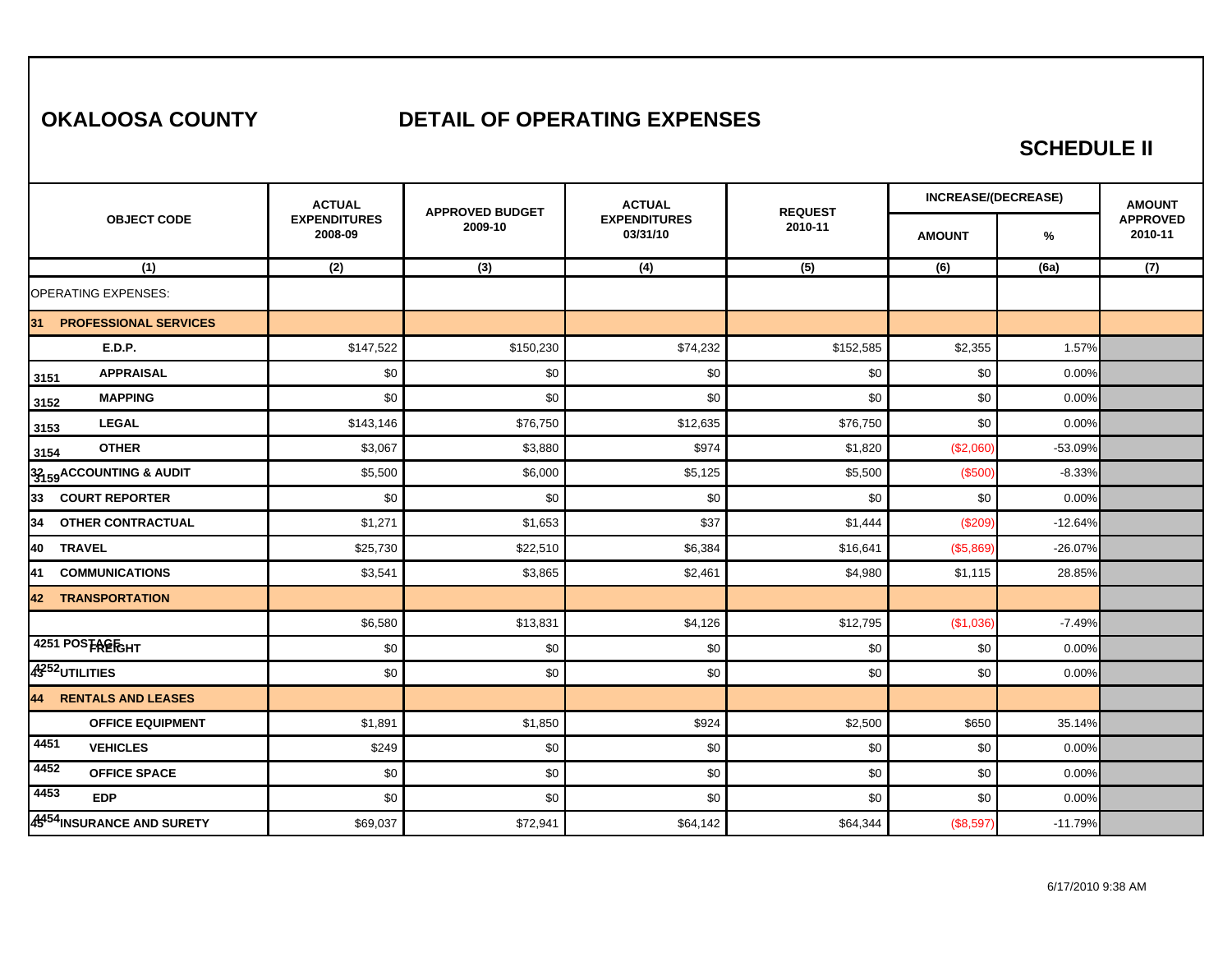| <b>OKALOOSA COUNTY</b> |  |
|------------------------|--|
|------------------------|--|

## **DETAIL OF OPERATING EXPENSES (CONT.)**

**SCHEDULE** 

**II** 

|                                       | <b>ACTUAL</b>                        |                                      | <b>ACTUAL</b>                        |                                      |                  | <b>INCREASE/(DECREASE)</b> | <b>AMOUNT</b>              |
|---------------------------------------|--------------------------------------|--------------------------------------|--------------------------------------|--------------------------------------|------------------|----------------------------|----------------------------|
| <b>OBJECT CODE</b>                    | <b>EXPENDITURES</b><br>2008-09       | <b>APPROVED BUDGET</b><br>2009-10    | <b>EXPENDITURES</b><br>03/31/10      | <b>REQUEST</b><br>2010-11            | <b>AMOUNT</b>    | $\%$                       | <b>APPROVED</b><br>2010-11 |
| (1)                                   | (2)                                  | (3)                                  | (4)                                  | $\overline{(5)}$                     | $\overline{(6)}$ | (6a)                       | $\overline{(7)}$           |
| <b>REPAIR AND MAINTENANCE</b><br>46   |                                      |                                      |                                      |                                      |                  |                            |                            |
| OFFICE EQUIPMENT                      | \$1,706                              | \$4,250                              | \$465                                | \$3,275                              | (\$975)          | $-22.94%$                  |                            |
| <b>VEHICLES</b><br>4651               | \$10,093                             | \$14,538                             | \$4,871                              | \$14,625                             | \$87             | 0.60%                      |                            |
| OFFICE SPACE<br>4652                  | \$3,302                              | \$12,050                             | \$10,729                             | \$12,260                             | \$210            | 1.74%                      |                            |
| <b>EDP</b><br>4653                    | \$17,981                             | \$34,045                             | \$6,081                              | \$27,513                             | (\$6,532)        | $-19.19%$                  |                            |
| 47654 PRINTING AND BINDING            | \$11,503                             | \$13,420                             | \$3,978                              | \$7,750                              | (\$5,670)        | $-42.25%$                  |                            |
| 49 OTHER CURRENT CHARGES              |                                      |                                      |                                      |                                      |                  |                            |                            |
| LEGAL ADVERTISEMENTS                  | \$6,408                              | \$6,750                              | \$6,670                              | \$7,350                              | \$600            | 8.89%                      |                            |
| <b>AERIAL PHOTOS</b><br>4951          | \$0                                  | \$0                                  | \$0                                  | \$0                                  | \$0              | 0.00%                      |                            |
| <b>OTHER</b><br>4952                  | \$8,837                              | \$1,000                              | \$594                                | \$1,000                              | \$0              | 0.00%                      |                            |
| 51959 OFFICE SUPPLIES                 | \$33,005                             | \$48,317                             | \$32,845                             | \$44,621                             | (\$3,696)        | $-7.65%$                   |                            |
| <b>OPERATING SUPPLES</b><br>52        | \$14,107                             | \$22,000                             | \$6,693                              | \$22,000                             | \$0              | 0.00%                      |                            |
| <b>BOOKS &amp; PUBLICATIONS</b><br>54 |                                      |                                      |                                      |                                      |                  |                            |                            |
| <b>BOOKS</b>                          | \$188                                | \$1,395                              | \$34                                 | \$1,030                              | (\$365           | $-26.17%$                  |                            |
| <b>SUBSCRIPTIONS</b><br>5451          | \$8,630                              | \$9,167                              | \$4,286                              | \$9,667                              | \$500            | 5.45%                      |                            |
| <b>EDUCATION</b><br>5452              | \$8,325                              | \$12,387                             | \$5,004                              | \$7,900                              | (\$4,487         | $-36.22%$                  |                            |
| <b>DUES/MEMBERSHIPS</b><br>5453       | \$7,613                              | \$8,870                              | \$7,589                              | \$9,155                              | \$285            | 3.21%                      |                            |
| <b>CHECK CHARGES</b><br>5454          | \$1,893                              | \$0                                  | \$964                                | \$0                                  | \$0              | 0.00%                      |                            |
| <b>TOTAL OPERATING EXPENSES</b>       | \$541,124                            | \$541,699                            | \$261,843                            | \$507,506                            | (\$34,193)       | $-6.31%$                   | \$0                        |
|                                       | Post this total to<br>Col. (2) Ex. A | Post this total to<br>Col. (3) Ex. A | Post this total to<br>Col. (4) Ex. A | Post this total to<br>Col. (5) Ex. A | Col. $(5) - (3)$ | Col. (6) $/$ (3)           |                            |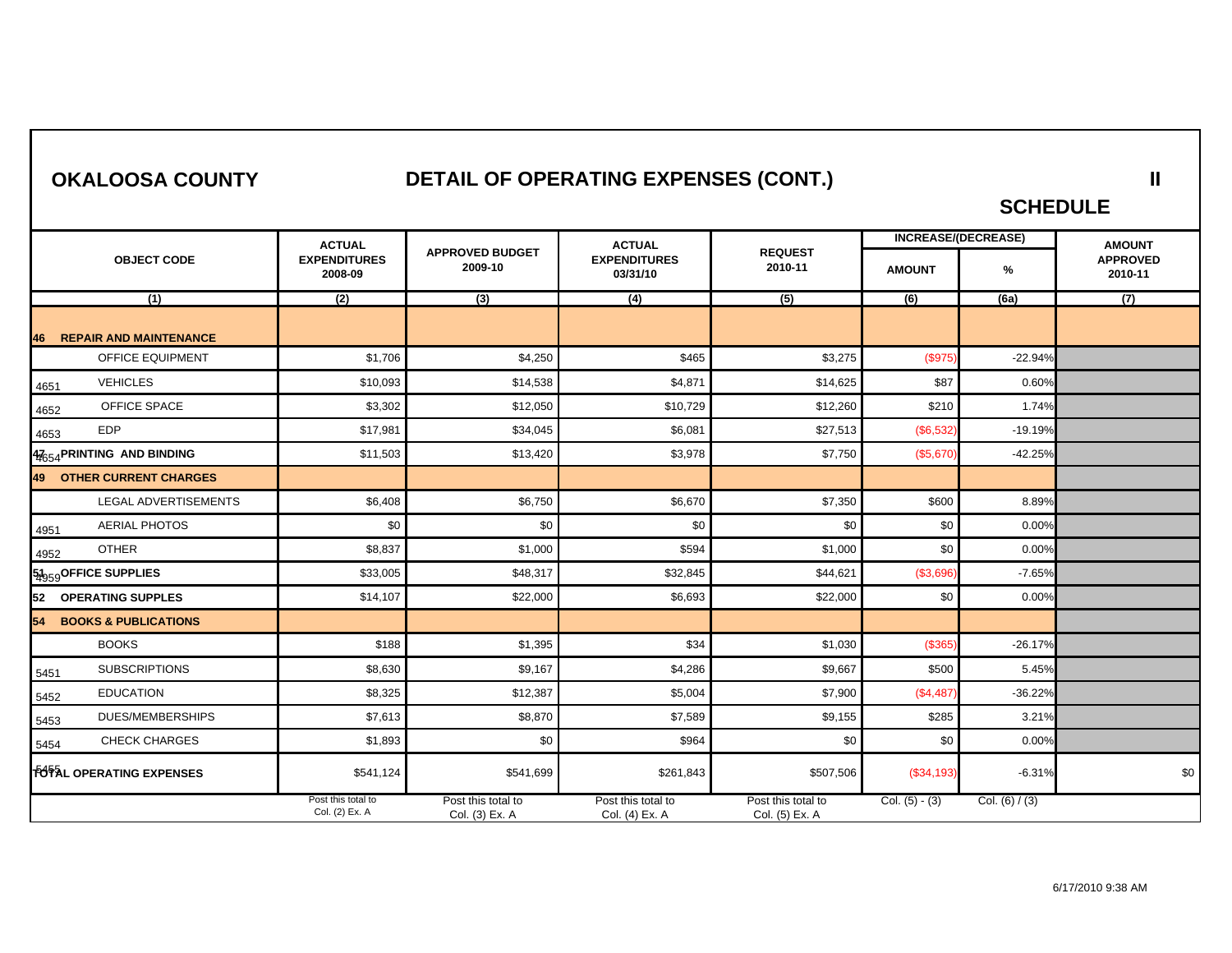## **OKALOOSA COUNTY**

# DETAIL OF OPERATING CAPITAL OUTLAY **SCHEDULE**

|                                                                            | <b>ACTUAL</b>                        |                                     | <b>ACTUAL</b>                     |                                      |                 | <b>INCREASE/(DECREASE)</b> | <b>AMOUNT</b>              |
|----------------------------------------------------------------------------|--------------------------------------|-------------------------------------|-----------------------------------|--------------------------------------|-----------------|----------------------------|----------------------------|
| <b>OBJECT CODE</b>                                                         | <b>EXPENDITURES</b><br>2008-09       | <b>APPROVED BUDGET</b><br>2009-10   | <b>EXPENDITURES</b><br>03/31/10   | <b>REQUEST</b><br>2010-11            | <b>AMOUNT</b>   | %                          | <b>APPROVED</b><br>2010-11 |
| (1)                                                                        | (2)                                  | (3)                                 | (4)                               | (5)                                  | (6)             | (6a)                       | (7)                        |
| <b>CAPITAL OUTLAY:</b><br>160                                              | \$0                                  | \$0                                 | \$0                               | \$0                                  | \$0             | 0.00%                      |                            |
| 6100 Capital Outlay-Building                                               | \$31,800                             | \$0                                 | \$0                               | \$0                                  | \$0             | 0.00%                      |                            |
|                                                                            | \$0                                  | \$0                                 | \$0                               | \$0                                  | \$0             | 0.00%                      |                            |
| 6151 EDP Capital Outlay (Software)<br><b>MACHINERY AND EQUIPMENT</b><br>64 |                                      |                                     |                                   |                                      |                 |                            |                            |
| E.D.P.                                                                     | \$5,678                              | \$0                                 | \$7,234                           | \$0                                  | \$0             | 0.00%                      |                            |
| <b>OFFICE FURNITURE</b><br>6451                                            | \$7,138                              | \$6,895                             | \$7,819                           | \$0                                  | (\$6,895)       | $-100.00\%$                |                            |
| <b>OFFICE EQUIPMENT</b><br>6452                                            | \$0                                  | \$2,000                             | \$0                               | \$0                                  | (\$2,000)       | $-100.00\%$                |                            |
| <b>VEHICLES</b><br>6453                                                    | \$0                                  | \$0                                 | \$0                               | \$30,000                             | \$30,000        | 0.00%                      |                            |
| 66454 BOOKS                                                                | \$0                                  | \$0                                 | \$0                               | \$0                                  | \$0             | 0.00%                      |                            |
| <b>TOTAL CAPITAL OUTLAY</b>                                                | \$44,616                             | \$8,895                             | \$15,053                          | \$30,000                             | \$21,105        | 237.27%                    |                            |
|                                                                            | Post this total to<br>Col. (2) Ex. A | Post this total to<br>$Col(3)$ Ex A | Post this total to<br>Col(4) Ex A | Post this total to<br>Col $(5)$ Ex A | $Col (5) - (3)$ | Col $(6) / (3)$            |                            |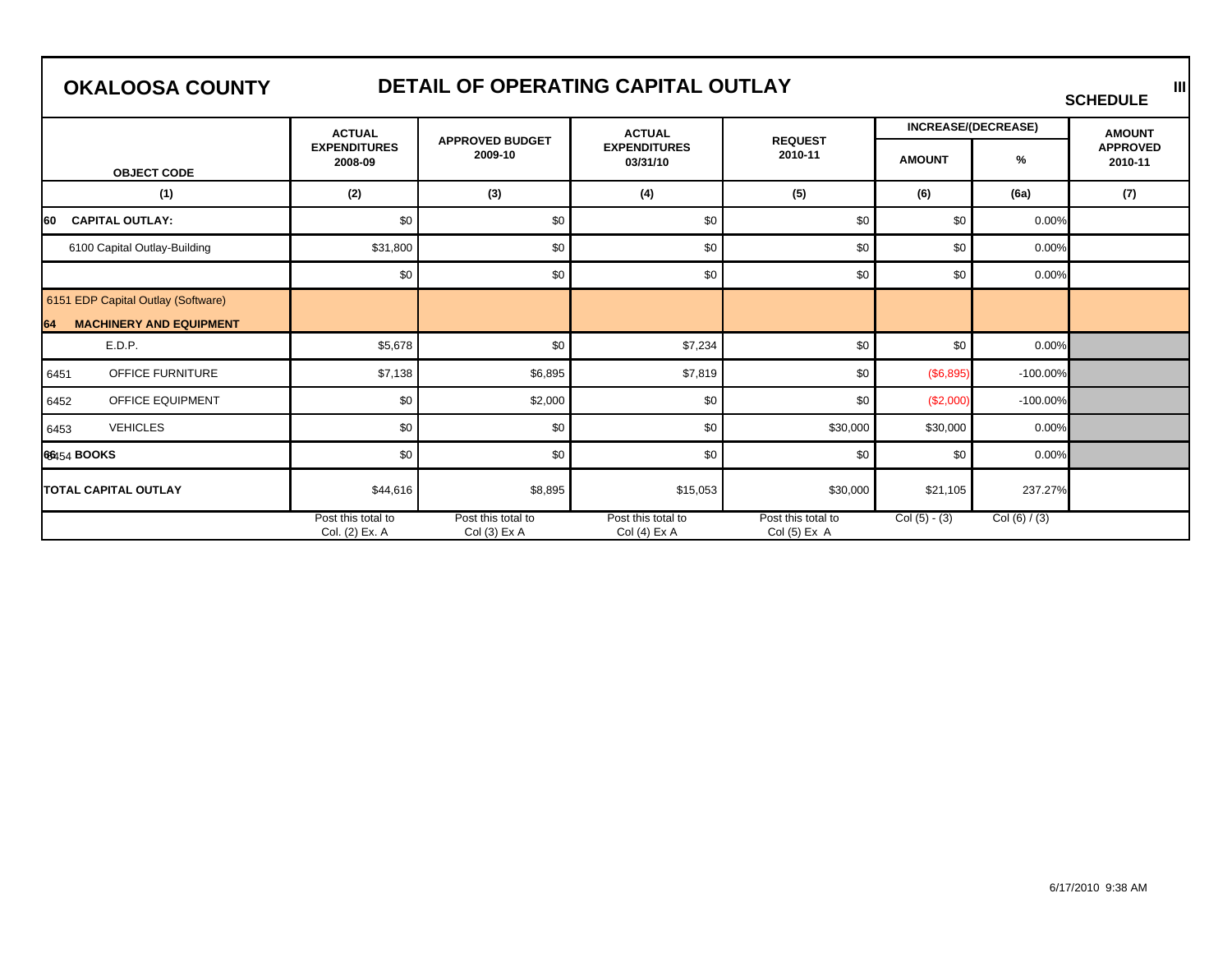| <b>OKALOOSA COUNTY</b>                    |                             |                 | OPERATING CAPITAL OUTLAY (CONT.)<br>DETAIL OF EQUIPMENT REQUESTED |                                     |                           |
|-------------------------------------------|-----------------------------|-----------------|-------------------------------------------------------------------|-------------------------------------|---------------------------|
|                                           |                             |                 |                                                                   |                                     | <b>SCHEDULE III A</b>     |
| <b>ITEM</b>                               |                             | <b>COST</b>     | TOTAL MONTH AND<br><b>PURCHASED</b>                               | <b>LENGTH OF</b><br><b>CONTRACT</b> | <b>REQUEST</b><br>2010-11 |
|                                           |                             |                 |                                                                   |                                     |                           |
|                                           |                             |                 |                                                                   |                                     |                           |
|                                           |                             |                 |                                                                   |                                     |                           |
|                                           |                             |                 |                                                                   |                                     |                           |
|                                           |                             |                 |                                                                   |                                     |                           |
|                                           |                             |                 |                                                                   |                                     |                           |
|                                           |                             |                 |                                                                   |                                     |                           |
|                                           |                             |                 |                                                                   |                                     |                           |
|                                           |                             |                 |                                                                   |                                     |                           |
| <b>ITEM</b>                               | <b>UNIT</b><br><b>PRICE</b> | <b>QUANTITY</b> | <b>REPLACE</b>                                                    | <b>NEW</b>                          | <b>REQUEST</b><br>2010-11 |
| Truck (Replaces 95 F-150 #110879)         | \$14,000                    | 1               | Yes                                                               |                                     | \$14,000                  |
| 4 x 4 Truck (Replaces 94 Explorer #61044) | \$16,000                    | 1               | Yes                                                               |                                     | \$16,000                  |
|                                           |                             |                 |                                                                   |                                     |                           |
|                                           |                             |                 |                                                                   |                                     |                           |
|                                           |                             |                 |                                                                   |                                     |                           |
|                                           |                             |                 |                                                                   |                                     |                           |
|                                           |                             |                 |                                                                   |                                     |                           |
|                                           |                             |                 |                                                                   |                                     |                           |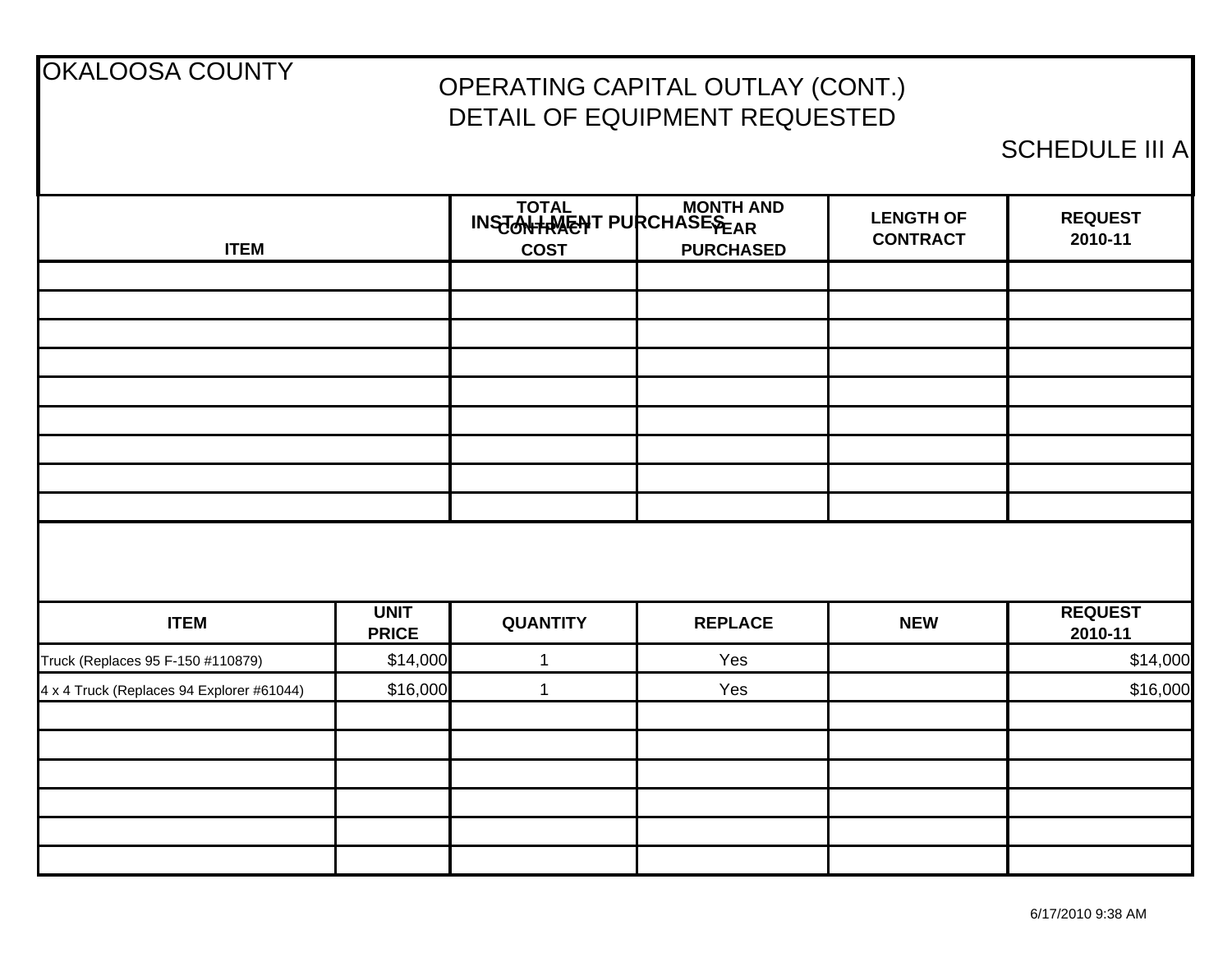#### **OKALOOSA COUNTY**

#### **DETAIL OF NON-OPERATING**

#### **SCHEDULE IV**

|                                     | <b>ACTUAL</b>                  | <b>APPROVED</b>                      | <b>ACTUAL</b>                   | <b>REQUEST</b>                      |                  | <b>INCREASE/(DECREASE)</b> | <b>AMOUNT</b><br><b>APPROVED</b> |  |
|-------------------------------------|--------------------------------|--------------------------------------|---------------------------------|-------------------------------------|------------------|----------------------------|----------------------------------|--|
| <b>OBJECT CODE</b>                  | <b>EXPENDITURES</b><br>2008-09 | <b>BUDGET</b><br>2009-10             | <b>EXPENDITURES</b><br>03/31/10 | 2010-11                             | <b>AMOUNT</b>    | %                          | 2010-11                          |  |
| (1)                                 | (2)                            | (3)                                  | (4)                             | (5)                                 | (6)              | (6a)                       | (7)                              |  |
| <b>NON-OPERATING</b><br><b>90</b>   |                                |                                      |                                 |                                     |                  |                            |                                  |  |
| <b>EDP CONTRACT RESERVE</b><br>-01  |                                | \$0                                  |                                 | \$0                                 | \$0              | 0.00%                      | \$0                              |  |
| OTHER CONTRACT RESERVE<br>$-92$     |                                | \$0                                  |                                 | \$0                                 | \$0              | 0.00%                      | \$0                              |  |
| <b>SPECIAL CONTINGENCY</b><br>כם ו  |                                | \$0                                  |                                 | \$37,998                            | \$37,998         | 0.00%                      | \$0                              |  |
| <b>EMERGENCY CONTINGENCY</b><br>مما |                                | \$5,000                              |                                 | \$5,000                             | \$0              | 0.00%                      |                                  |  |
| ۰.<br><b>TOTAL NON-OPERATING</b>    |                                | \$5,000                              |                                 | \$42,998                            | \$37,998         | 759.96%                    | \$0                              |  |
|                                     |                                | Post this total to<br>Col. (3) Ex. A |                                 | Post this total to<br>Col. (5) Ex A | Col. $(5) - (3)$ | Col. $(6) / (3)$           |                                  |  |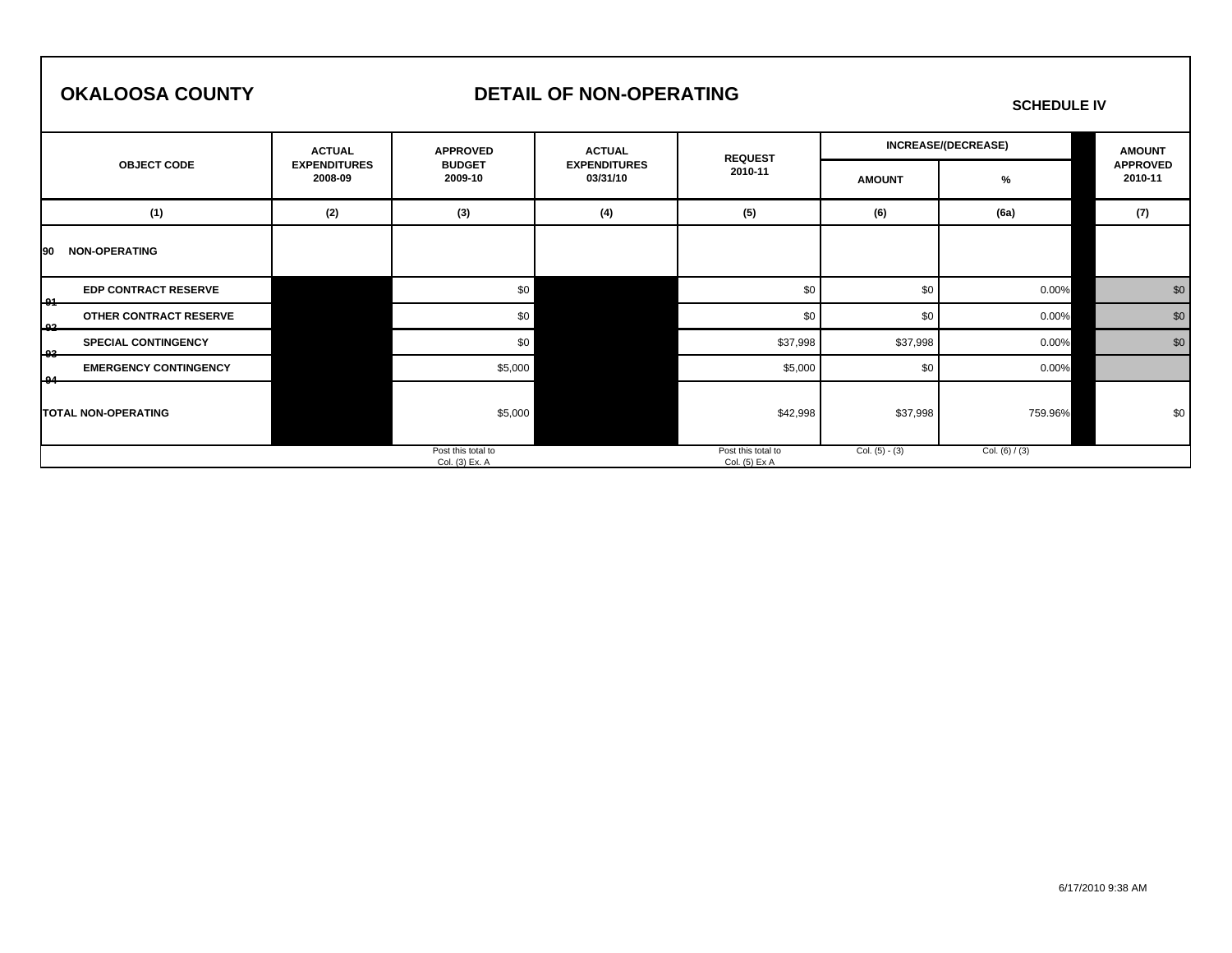| OKALOOSA COUNTY | <b>JUSTIFICATION SHEET</b> |
|-----------------|----------------------------|
|                 |                            |

|               | <b>OBJECT CODE</b>         |                 |                                            |                                                                                                                                                                                                                                    |
|---------------|----------------------------|-----------------|--------------------------------------------|------------------------------------------------------------------------------------------------------------------------------------------------------------------------------------------------------------------------------------|
| <b>NUMBER</b> | <b>NAME</b>                | <b>SCHEDULE</b> | <b>AMOUNT</b><br>OF INCREASE<br>(DECREASE) | <b>JUSTIFICATION</b>                                                                                                                                                                                                               |
| 11            | Official                   | \$125,254       |                                            | \$0   Per ACIR includes \$2,000 salary supplement for completion of certification program                                                                                                                                          |
| 12            | Employee (Regular)         | \$1,652,075     | (\$62,715)                                 | Decrease due to salary changes resulting from transfers, promotions and restructuring due to<br>a supervisor's retirement. Also, Pos. #24 remains unfunded for FY 11.                                                              |
| 13            | Employees (Temp)           | \$6,598         | (\$266)                                    |                                                                                                                                                                                                                                    |
| 14            | Overtime                   | \$0             | \$0                                        |                                                                                                                                                                                                                                    |
| 15            | Special Pay                | \$11,506        |                                            | Lump Sum Annual Leave Payments due to Pos. #1 entering DROP on 10/1/2010 for \$3595 and Pos. #6<br>(\$41,399) retiring on 1/31/2011 for \$7911. See Employee Certification Worksheet for elimination of<br>annual amounts per DOR. |
| 2152          | <b>FICA Regular</b>        | \$136,206       | (\$7,993)                                  |                                                                                                                                                                                                                                    |
| 2153          | Temporary                  | \$0             | \$0                                        |                                                                                                                                                                                                                                    |
| 2251          | <b>Retirement Official</b> | \$15,719        |                                            | \$1,628 Elected Official calculated at Blended Rate for DROP at 12.55% per Florida Retirement System.                                                                                                                              |
| 2252          | <b>Retirement Employee</b> | \$137,275       | \$2,665                                    | Blended Rate for Regular Emp 11.34% per Florida Retirement System. Pos.#6 terminates DROP on<br>1/31/2011, replacement calculated at regular rate from 2/1/2011 to end of fiscal year.                                             |
| 2253          | <b>Retirement SMS/SES</b>  | \$15,161        |                                            | \$1,737 Blended Rate for SMSC 15.39% per Florida Retirement System.                                                                                                                                                                |
| 2254          | Retirement - DROP          | \$45,321        | \$6.965                                    | Blended Rate for DROP 12.55% per Florida Retirement System. There are 7 positions in DROP. Pos. #6<br>budgeted under DROP rate until 1/31/2011 when DROP terminates.                                                               |
| 23            | Life & Health Insurance    | \$322,000       | (\$22,520)                                 |                                                                                                                                                                                                                                    |
| 24            | <b>Workers Comp</b>        | \$28,000        |                                            | (\$17,641) Per County Risk Management                                                                                                                                                                                              |
| 25            | Unemployment Comp          | \$0             | \$0                                        |                                                                                                                                                                                                                                    |
| 3151          | <b>EDP</b>                 | \$152,585       |                                            | \$2,355 Increase due to ACS contract and new off-site backup service                                                                                                                                                               |
| 3153          | Mapping                    | \$0             | \$0                                        |                                                                                                                                                                                                                                    |
| 3154          | Legal                      | \$76,750        | \$0                                        |                                                                                                                                                                                                                                    |
| 3159          | Other prof services        | \$1,820         | (\$2,060)                                  |                                                                                                                                                                                                                                    |
| 32            | Accounting & Audit         | \$5,500         | (\$500)                                    |                                                                                                                                                                                                                                    |
| 34            | <b>Other Contractual</b>   | \$1,444         | (\$209)                                    |                                                                                                                                                                                                                                    |
|               | <b>TOTAL</b>               |                 | (\$139,951)                                |                                                                                                                                                                                                                                    |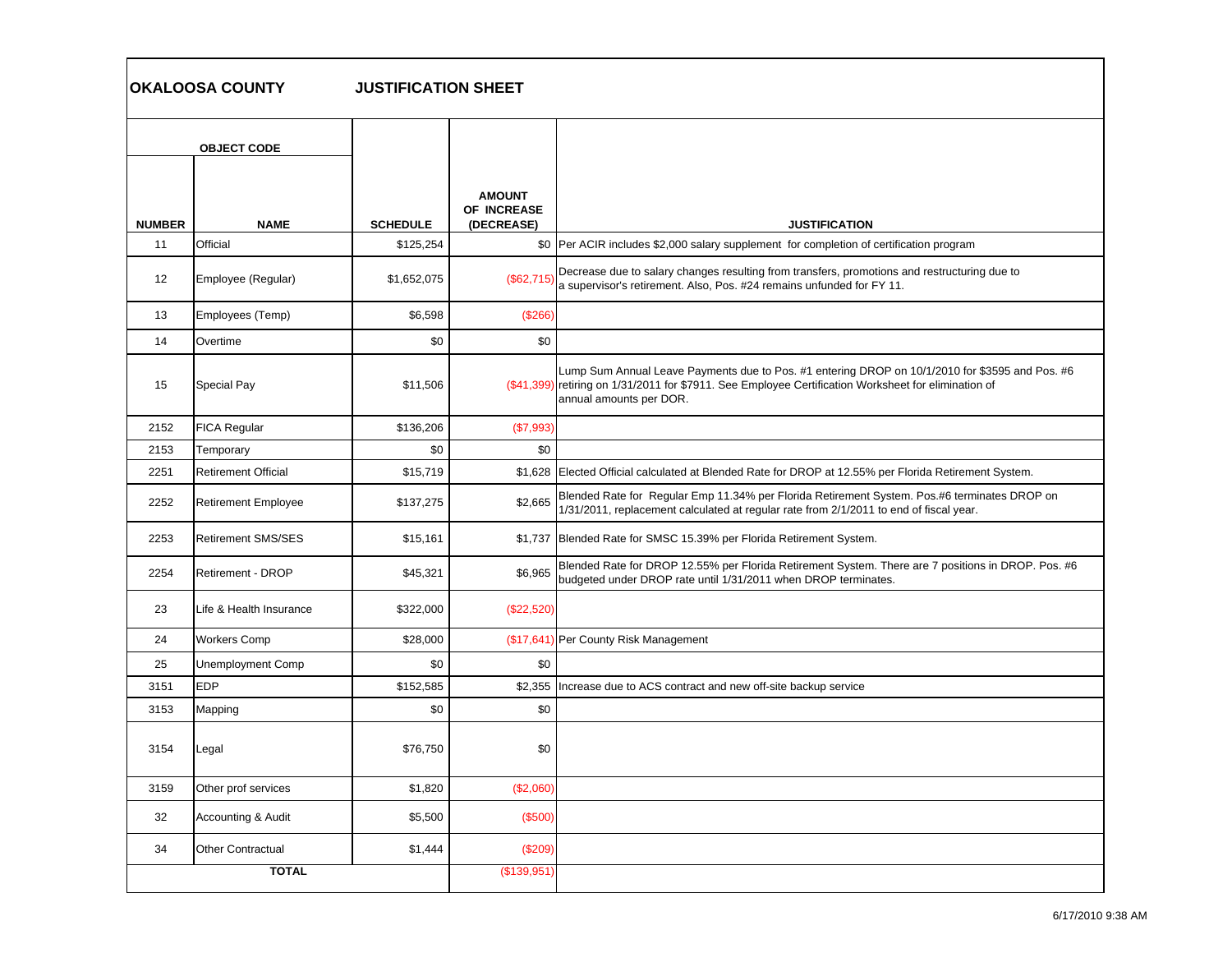|               | <b>OKALOOSA COUNTY</b>            | <b>JUSTIFICATION SHEET</b> |                                            |                                                                                          |
|---------------|-----------------------------------|----------------------------|--------------------------------------------|------------------------------------------------------------------------------------------|
| <b>NUMBER</b> | <b>OBJECT CODE</b><br><b>NAME</b> | <b>SCHEDULE</b>            | <b>AMOUNT</b><br>OF INCREASE<br>(DECREASE) | <b>JUSTIFICATION</b>                                                                     |
|               |                                   |                            |                                            |                                                                                          |
| 40            | Travel                            | \$16,641                   |                                            | (\$5,869) See Worksheet                                                                  |
| 41            | Communications                    | \$4,980                    |                                            | \$1,115 Additional wireless communication devices                                        |
| 4251          | Postage                           | \$12,795                   |                                            | (\$1,036) See Worksheet                                                                  |
| 43            | <b>Utilities</b>                  | \$0                        | \$0                                        |                                                                                          |
| 4451          | Rental & Lease Office Equip       | \$2,500                    |                                            | \$650 Postage meter for Crestview office due to increase in mail volume at that location |
| 4452          | Rental & Lease Vehicles           | \$0                        | \$0                                        |                                                                                          |
| 4453          | Rental & Lease Office Space       | \$0                        | \$0                                        |                                                                                          |
| 4454          | Rental & Lease EDP                | \$0                        | \$0                                        |                                                                                          |
| 45            | Insurance & Surety                | \$64,344                   |                                            | (\$8,597) Per County Risk Management Guidelines                                          |
| 4651          | Repair & Maint Office Equip       | \$3,275                    | (\$975)                                    |                                                                                          |
| 4652          | Repair & Maint Vehicle            | \$14,625                   |                                            | \$87 Increase in vehicle maintenance costs                                               |
| 4653          | Repair & Maint Office Space       | \$12,260                   |                                            | \$210 Increase in janitorial service costs                                               |
| 4654          | Repair & Maint EDP                | \$27,513                   | (\$6,532)                                  |                                                                                          |
| 47            | Printing & Binding                | \$7,750                    | (\$5,670)                                  |                                                                                          |
| 4951          | Legal Advertisements              | \$7,350                    |                                            | \$600 Increase in newspaper advertising costs                                            |
|               |                                   |                            |                                            |                                                                                          |
|               |                                   |                            |                                            |                                                                                          |
|               |                                   |                            |                                            |                                                                                          |
|               | <b>TOTAL</b>                      |                            | (\$26,016)                                 |                                                                                          |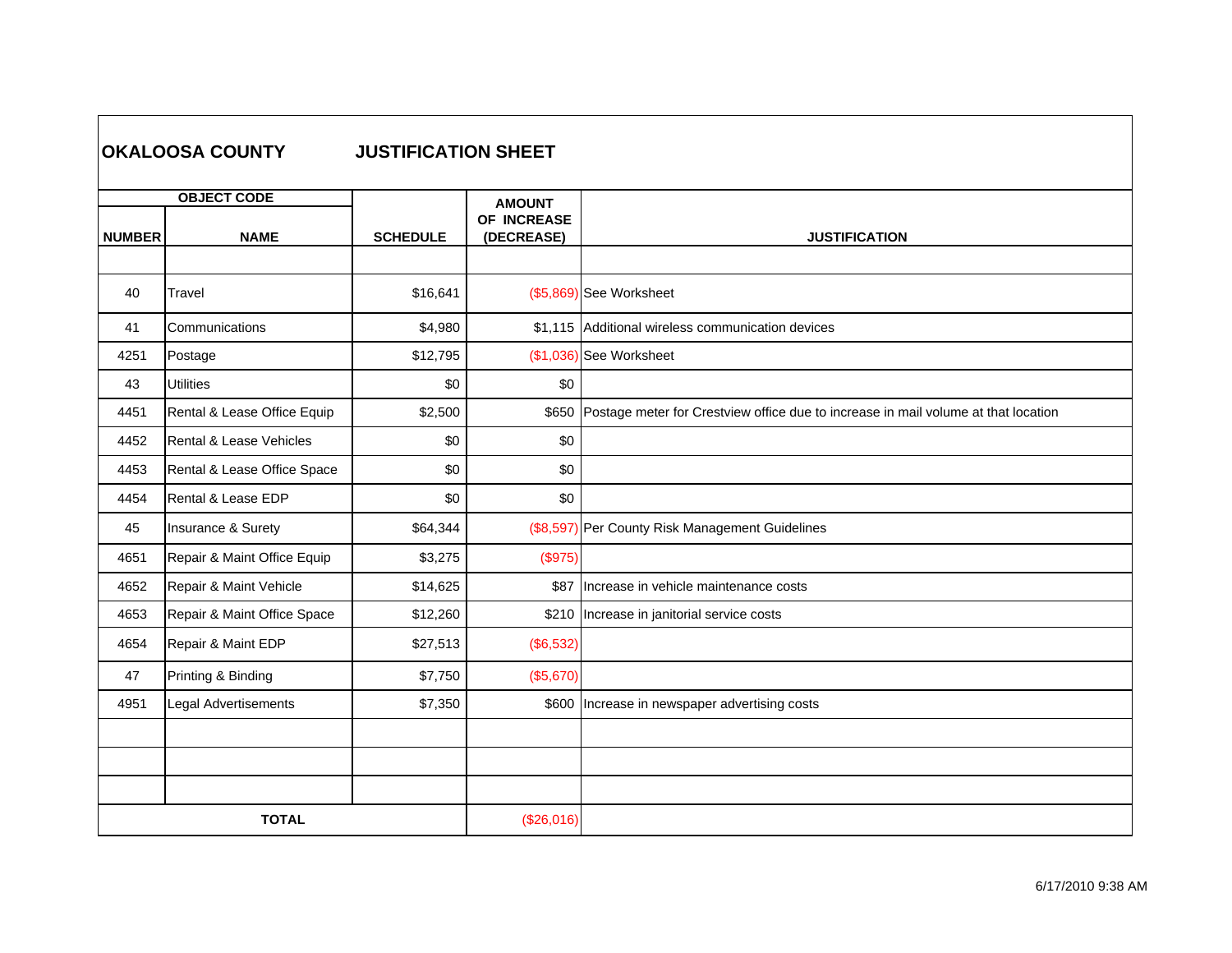|               | <b>OKALOOSA COUNTY</b>          | <b>JUSTIFICATION SHEET</b> |                                            |                                                                                                                                                                                                                                                                                                                                                                                                                                      |
|---------------|---------------------------------|----------------------------|--------------------------------------------|--------------------------------------------------------------------------------------------------------------------------------------------------------------------------------------------------------------------------------------------------------------------------------------------------------------------------------------------------------------------------------------------------------------------------------------|
|               | <b>OBJECT CODE</b>              |                            |                                            |                                                                                                                                                                                                                                                                                                                                                                                                                                      |
| <b>NUMBER</b> | <b>NAME</b>                     | <b>SCHEDULE</b>            | <b>AMOUNT</b><br>OF INCREASE<br>(DECREASE) | <b>JUSTIFICATION</b>                                                                                                                                                                                                                                                                                                                                                                                                                 |
|               | 4959 Other                      | \$1,000                    | \$0                                        |                                                                                                                                                                                                                                                                                                                                                                                                                                      |
|               | 5100 Office Supplies            | \$44,621                   | (\$3,696)                                  |                                                                                                                                                                                                                                                                                                                                                                                                                                      |
|               | 5200 Operating Supplies (Fuel)  | \$22,000                   | \$0                                        |                                                                                                                                                                                                                                                                                                                                                                                                                                      |
|               | 5451 Books                      | \$1,030                    | (\$365)                                    |                                                                                                                                                                                                                                                                                                                                                                                                                                      |
|               | 5452 Subscriptions              | \$9,667                    |                                            | \$500 Increase cost of several appraisal subscriptions                                                                                                                                                                                                                                                                                                                                                                               |
|               | 5453 Education                  | \$7,900                    | (\$4,487                                   | See Worksheet                                                                                                                                                                                                                                                                                                                                                                                                                        |
|               | 5454 Dues / Membership          | \$9,155                    |                                            | \$285  Increase cost of current staff professional memberships                                                                                                                                                                                                                                                                                                                                                                       |
|               |                                 |                            |                                            |                                                                                                                                                                                                                                                                                                                                                                                                                                      |
|               | 6451 EDP (Capital)              | \$0                        | \$0                                        |                                                                                                                                                                                                                                                                                                                                                                                                                                      |
|               | 6452 Furniture (Capital)        | \$0                        | (\$6,895)                                  |                                                                                                                                                                                                                                                                                                                                                                                                                                      |
|               | 6453 Office Equipment (Capital) | \$0                        | (\$2,000)                                  |                                                                                                                                                                                                                                                                                                                                                                                                                                      |
|               | 6454 Vehicles (Capital)         | \$30,000                   | \$30,000                                   | Replacing three vehicles with two trucks                                                                                                                                                                                                                                                                                                                                                                                             |
|               | 9300 Special Contingency        | \$37,998                   | \$37,998                                   | 2.3% compensation increase is warranted in the current market per BCC Budget workshop<br>publication. However, no increase is planned at this point in the County budget process but may<br>be modified based on final budget estimates. This amount is 2.3% of the requested<br>compensation funding for the PA to be requested if county officials change the<br>recommendation and allow cost of living increases to their staff. |
|               | 9400 Emergency Contingency      | \$5,000                    | \$0                                        |                                                                                                                                                                                                                                                                                                                                                                                                                                      |
|               |                                 |                            |                                            |                                                                                                                                                                                                                                                                                                                                                                                                                                      |
|               |                                 |                            |                                            |                                                                                                                                                                                                                                                                                                                                                                                                                                      |
|               |                                 |                            |                                            |                                                                                                                                                                                                                                                                                                                                                                                                                                      |
|               | <b>TOTAL</b>                    |                            | \$51,340                                   |                                                                                                                                                                                                                                                                                                                                                                                                                                      |

#### 6/17/2010 9:38 AM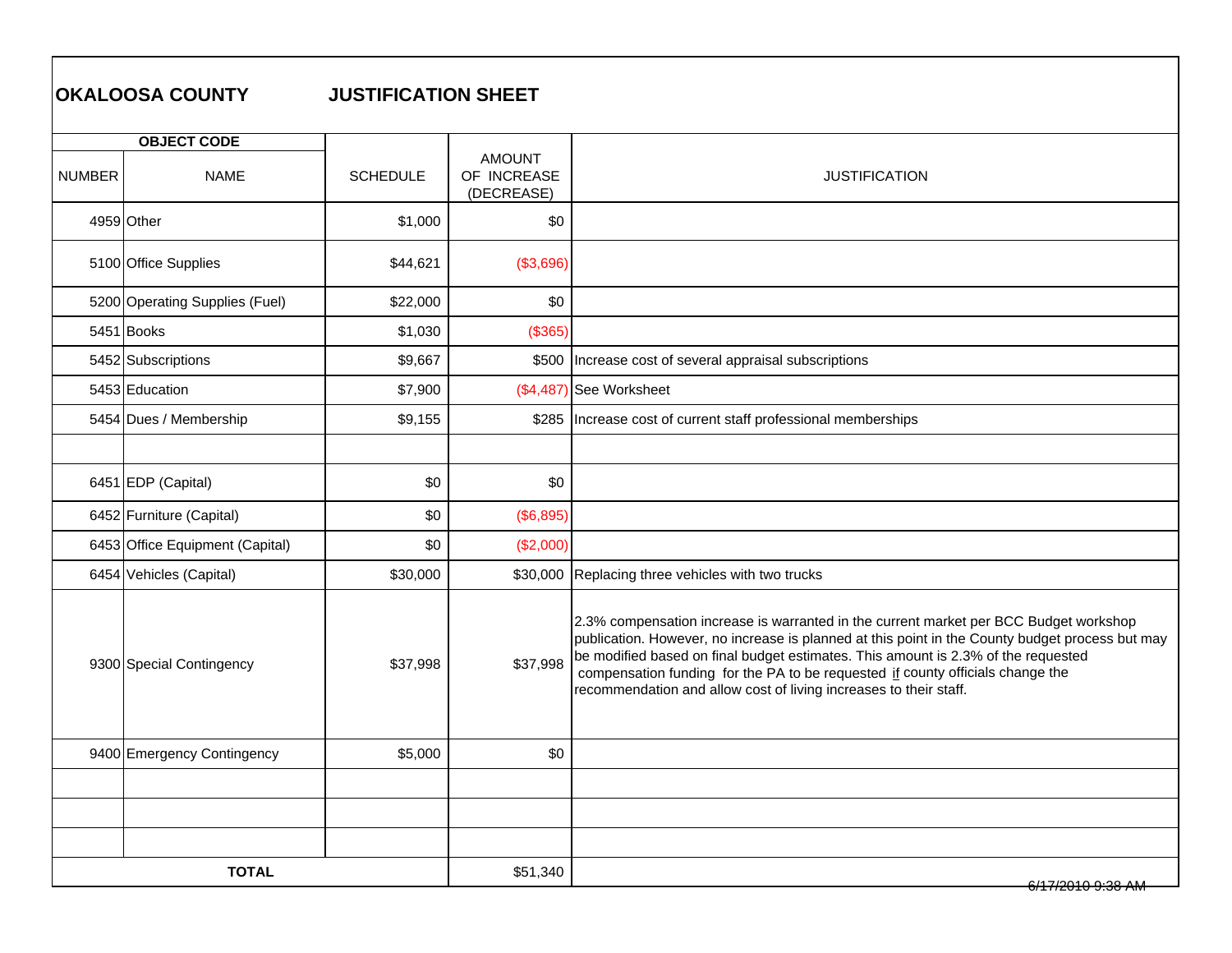### EMPLOYEE CERTIFICATION WORKSHEET OKALOOSA COUNTY

|                | <b>CURRENT DESIGNATIONS 2010-11</b>                                       |                         |               |                 |  |  |  |
|----------------|---------------------------------------------------------------------------|-------------------------|---------------|-----------------|--|--|--|
| POS.           |                                                                           |                         |               | <b>ANNUAL</b>   |  |  |  |
| NO.            | <b>POSITION TITLE</b>                                                     | <b>EMPLOYEE NAME</b>    | <b>DATE</b>   | <b>AMOUNT</b>   |  |  |  |
| 3              | Condo/Townhouse Appraiser                                                 | Mike Sumblin            | 1992          | \$0             |  |  |  |
| $\overline{5}$ | <b>Commercial Analyst</b>                                                 | <b>Edward Owens</b>     | 2001          | \$0             |  |  |  |
| 32             | Supervisor, Commercial Dept.                                              | H. Mack Busbee          | 2004          | \$0             |  |  |  |
| $\overline{7}$ | Supervisor Residential Dept.                                              | <b>Patrick Castille</b> | 1994          | \$0             |  |  |  |
| 1              | Supervisor, Land Dept.                                                    | Kendall Sadler          | 1992          | \$0             |  |  |  |
| 9              | <b>Agriculture Specialist</b>                                             | Keith Hilton            | 1988          | \$0             |  |  |  |
| 12             | Supervisor, Customer Service & Exemptions                                 | Karen Jones             | 1996          | \$0             |  |  |  |
| 14             | Administrative & Computer Services Supv.                                  | A. Renee' Rodgers       | 1999          | \$0             |  |  |  |
| 16             | Customer Service & Exemptions, Asst. Sup.                                 | Jennifer Chambers       | 2001          | \$0             |  |  |  |
| 17             | Supervisor, Tangible Personal Prop                                        | <b>Tony Biondi</b>      | 1997          | \$0             |  |  |  |
| 19             | Cartographer                                                              | Cynthia Howard          | 2000          | \$0             |  |  |  |
| 23             | Cartographer                                                              | <b>Edward Quinlan</b>   | 2000          | \$0             |  |  |  |
| 27             | Senior Land Appraiser                                                     | Gil Camacho-Rosa        | 1996          | \$0             |  |  |  |
| 30             | Director of Administration                                                | Pete Ross               | 1996          | \$0             |  |  |  |
| 35             | <b>Commercial Appraiser</b>                                               | James Finlayson         | 1998          | \$0             |  |  |  |
| 22             | <b>Administrative Assistant</b>                                           | Sarah Bartholomew       | 2003          | \$0             |  |  |  |
| 8              | Land & Mineral Appraiser                                                  | Mark Chancellor         | 2004          | \$0             |  |  |  |
| 18             | <b>Residential Appraiser</b>                                              | Karen Paulk             | 2005          | \$0             |  |  |  |
| 29             | Deed Clerk/Abstractor                                                     | Anna Garner             | 2008          | $\sqrt{6}$      |  |  |  |
| 34             | <b>Customer Service &amp; Exemptions Clerk</b>                            | LaTrisha Henderson      | 2007          | \$0             |  |  |  |
| 11             | Tangible Personal Property Appraiser                                      | <b>Robert Work</b>      | 2008          | \$0             |  |  |  |
| 10             | Director of Appraisals                                                    | James E. Lester, Jr.    | 2009          | \$0             |  |  |  |
| 33             | <b>Residential Appraiser</b>                                              | Ernest Goodhart, Jr.    | 2009          | \$0             |  |  |  |
| 37             | <b>Customer Service &amp; Exemptions Clerk</b>                            | Barbara Commander       | 2009          | \$0             |  |  |  |
| $\overline{2}$ | Land Appraiser                                                            | William Thome           | 2009          | \$0             |  |  |  |
|                | <b>TOTAL CURRENT DESIGNATIONS</b>                                         |                         |               | \$0             |  |  |  |
|                |                                                                           |                         |               |                 |  |  |  |
|                | <b>NEW DESIGNATIONS 2010-11</b>                                           |                         |               |                 |  |  |  |
| POS.           | POSITION TITLE                                                            | <b>EMPLOYEE NAME</b>    | <b>ANNUAL</b> | <b>PRORATED</b> |  |  |  |
| NO.            |                                                                           |                         | <b>AMOUNT</b> | <b>AMOUNT</b>   |  |  |  |
|                |                                                                           |                         |               |                 |  |  |  |
|                |                                                                           |                         |               |                 |  |  |  |
|                |                                                                           |                         |               |                 |  |  |  |
|                |                                                                           |                         |               |                 |  |  |  |
|                |                                                                           |                         |               |                 |  |  |  |
|                |                                                                           |                         |               |                 |  |  |  |
|                |                                                                           |                         |               |                 |  |  |  |
|                |                                                                           |                         |               |                 |  |  |  |
|                |                                                                           |                         |               |                 |  |  |  |
|                |                                                                           |                         |               |                 |  |  |  |
|                |                                                                           |                         |               |                 |  |  |  |
|                |                                                                           |                         |               |                 |  |  |  |
|                | <b>TOTAL NEW DESIGNATIONS</b>                                             |                         |               | \$0             |  |  |  |
|                |                                                                           |                         |               |                 |  |  |  |
|                | <b>TOTAL CURRENT AND NEW DESIGNATIONS</b>                                 |                         |               | \$0             |  |  |  |
|                | NOTE: TOTAL DESIGNATIONS SHOULD BE INCLUDED IN SPECIAL PAY ON SCHEDULE IA |                         |               |                 |  |  |  |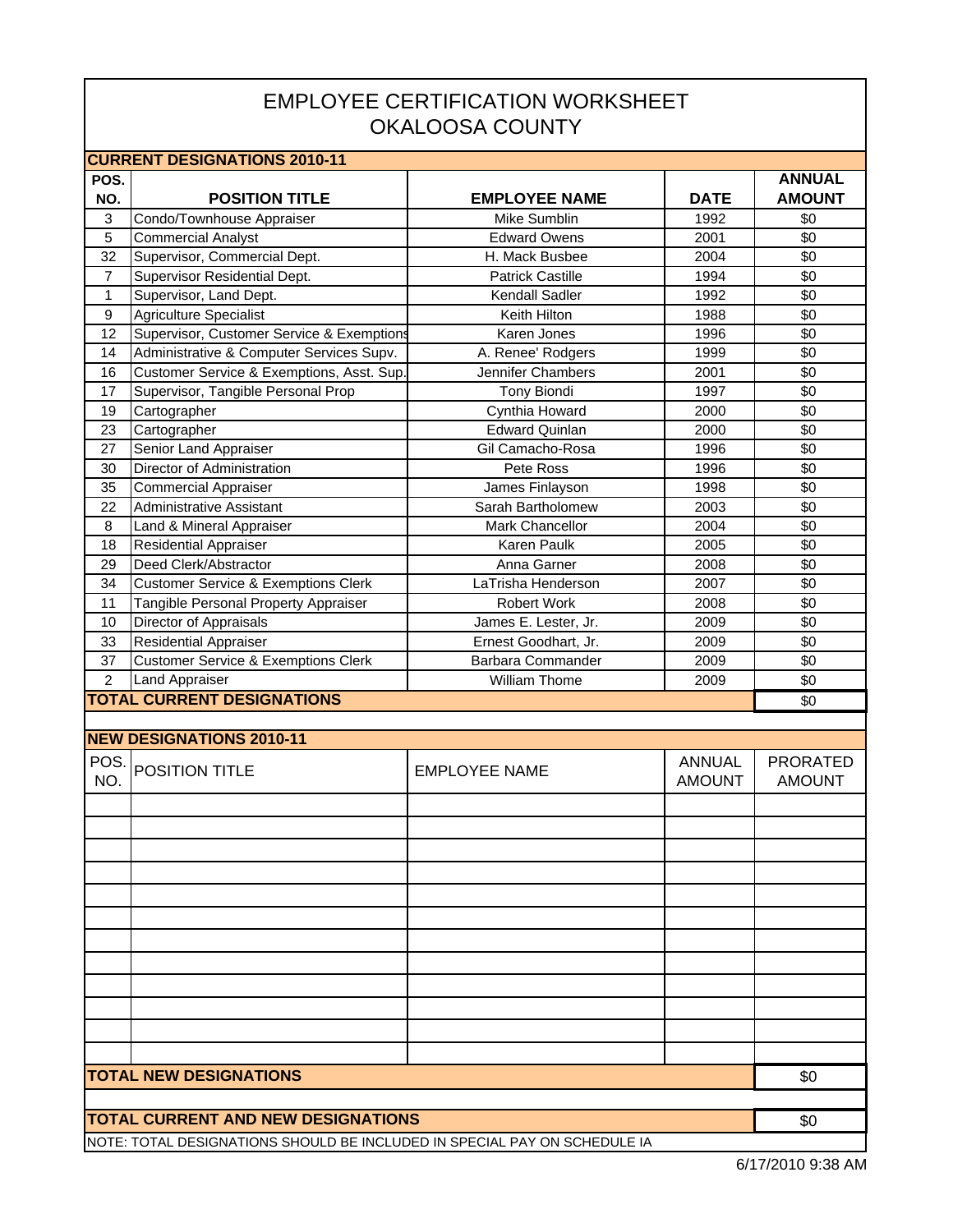| <b>VEHICLE INVENTORY FORM</b><br>$2010 - 11$      |                     |                                           |                |                           |  |  |
|---------------------------------------------------|---------------------|-------------------------------------------|----------------|---------------------------|--|--|
| <b>Vehicle Make</b>                               | <b>Model</b>        | <b>Year Leased or</b><br><b>Purchased</b> | <b>Mileage</b> | <b>Assigned Work Unit</b> |  |  |
| Ford (61044)                                      | 1994 Explorer*      | 2/14/1994                                 | 71,157         | Appraisal                 |  |  |
| Ford (110879)                                     | 1995 F-150*         | 6/20/1995                                 | 88,651         | Appraisal                 |  |  |
| Ford (166236)                                     | 1995 Taurus*        | 9/29/1995                                 | 84,999         | Appraisal                 |  |  |
| Ford (C974TP)                                     | 2001 Crown Victoria | 9/20/2000                                 | 47,400         | Administrative            |  |  |
| Ford (166234)                                     | 2001 Taurus         | 9/5/2000                                  | 100,089        | Appraisal                 |  |  |
| Ford (166235)                                     | 2001 Taurus         | 9/12/2000                                 | 39,553         | Appraisal                 |  |  |
| Mercury (110869)                                  | 2002 Sable          | 9/26/2002                                 | 33,018         | Administrative            |  |  |
| Ford (200513)                                     | 2003 F-150          | 9/22/2003                                 | 47,367         | Appraisal                 |  |  |
| Mercury (200512)                                  | 2003 Mountaineer    | 9/24/2003                                 | 32,428         | Appraisal                 |  |  |
| Mercury (225726)                                  | 2003 Sable          | 9/30/2004                                 | 63,436         | Appraisal                 |  |  |
| Mercury (167052)                                  | 2003 Sable          | 12/13/2002                                | 26,460         | Appraisal                 |  |  |
| Mercury (76366)                                   | 2003 Sable          | 12/13/2003                                | 68,045         | Appraisal                 |  |  |
| Mercury (225727)                                  | 2003 Sable          | 9/30/2004                                 | 52,421         | Appraisal                 |  |  |
| Mercury (225725)                                  | 2004 Sable          | 9/30/2004                                 | 64,129         | Administrative            |  |  |
| Mercury (225724)                                  | 2004 Sable          | 9/30/2004                                 | 58,210         | Appraisal                 |  |  |
| Mercury (110873)                                  | 2005 Sable          | 6/20/2005                                 | 63,289         | Appraisal                 |  |  |
| Ford (110874)                                     | 2006 F-150          | 9/25/2007                                 | 35,841         | Appraisal                 |  |  |
| Ford (135939)                                     | 2006 Ranger         | 8/9/2007                                  | 38,505         | Appraisal                 |  |  |
| *Three vehicles to be traded for two newer trucks |                     |                                           |                |                           |  |  |
|                                                   |                     |                                           |                |                           |  |  |
|                                                   |                     |                                           |                |                           |  |  |
|                                                   |                     |                                           |                |                           |  |  |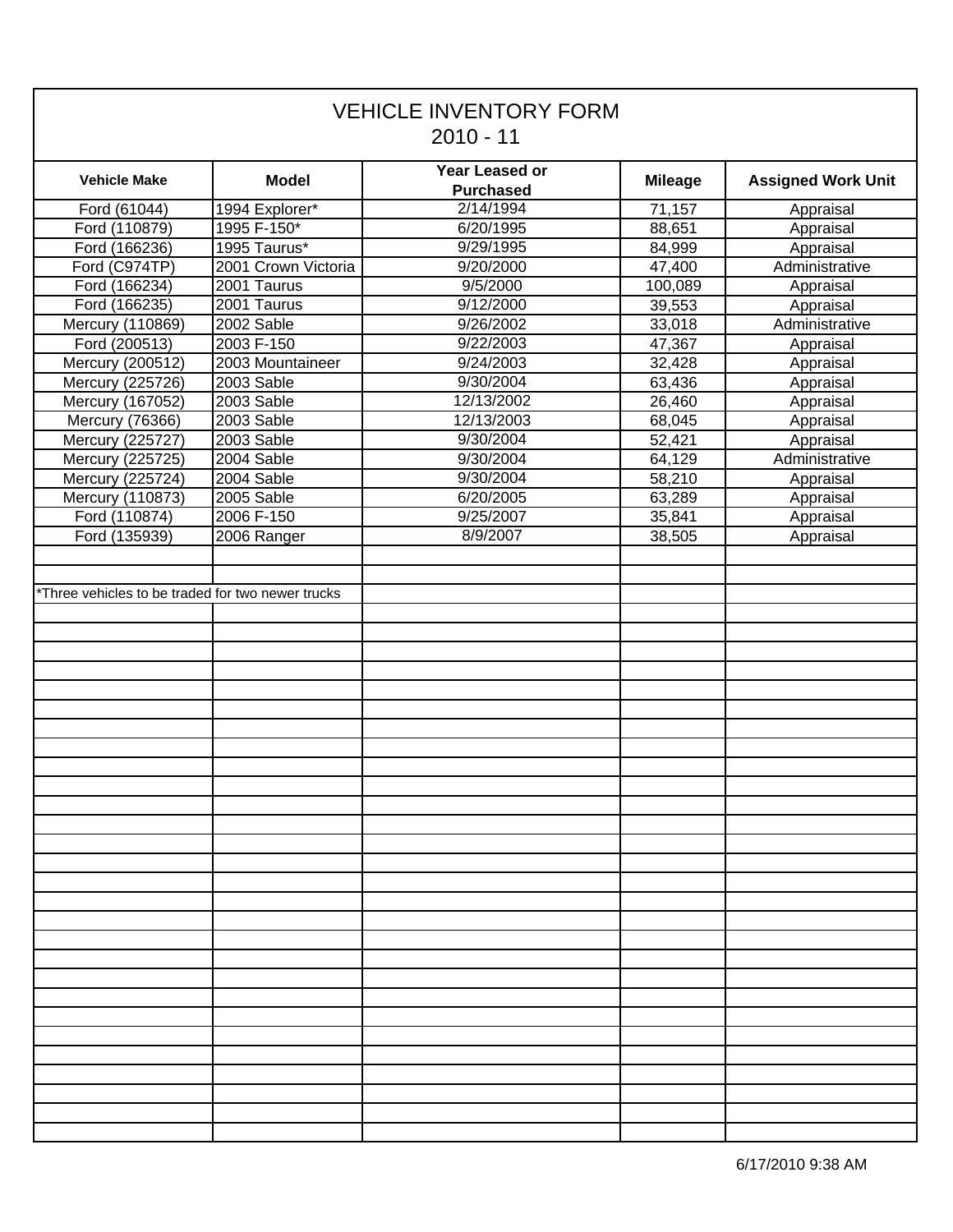|                                            | <b>TRAVEL WORKSHEET</b><br><b>OKALOOSA COUNTY</b> |                                        |                                    |                                         |                                    |                                       |              |  |
|--------------------------------------------|---------------------------------------------------|----------------------------------------|------------------------------------|-----------------------------------------|------------------------------------|---------------------------------------|--------------|--|
|                                            |                                                   |                                        | <b>LOCAL TRAVEL</b>                |                                         |                                    |                                       |              |  |
| <b>FIELD TRAVEL:</b>                       |                                                   |                                        |                                    |                                         |                                    |                                       |              |  |
| <b>Number of</b><br><b>Field Personnel</b> | <b>Office Owned</b><br><b>Vehicles</b>            | <b>County Owned</b><br><b>Vehicles</b> | <b>Personal</b><br><b>Vehicles</b> | <b>Total Miles for</b><br>Per. Vehicles | <b>Mileage</b><br><b>Allowance</b> | <b>Flat Rate/</b><br>No. at Flat Rate | <b>Total</b> |  |
| 15<br><b>ADMINISTRATIVE TRAVEL:</b>        | 15                                                | 0                                      | 0                                  | 0                                       | 0                                  | 0                                     | \$0.00       |  |
| Number of<br>Adm. Personnel                | <b>Office Owned</b><br><b>Vehicles</b>            | <b>County Owned</b><br><b>Vehicles</b> | <b>Personal</b><br><b>Vehicles</b> | <b>Total Miles for</b><br>Per. Vehicles | <b>Mileage</b><br><b>Allowance</b> | <b>Flat Rate/</b><br>No. at Flat Rate | <b>Total</b> |  |
| 3                                          | 3                                                 | 0                                      | 0                                  | 0                                       | $\Omega$                           | 0                                     | \$0.00       |  |
|                                            |                                                   |                                        |                                    |                                         | <b>TOTAL LOCAL TRAVEL</b>          |                                       | \$0          |  |
|                                            |                                                   |                                        | <b>MISCELLANEOUS TRAVEL</b>        |                                         |                                    |                                       |              |  |
| <b>SCHOOLS:</b>                            |                                                   |                                        |                                    |                                         |                                    |                                       |              |  |
| <b>Sponsor</b>                             | City                                              | No. Attending/<br>No. Days Each        | Personal<br><b>Vehicles</b>        | <b>Mileage</b>                          | Room<br><b>Allowance</b>           | Per<br><b>Diem</b>                    | <b>Total</b> |  |
| <b>IAAO</b>                                | Orlando                                           | 9/5                                    |                                    |                                         | \$3,600                            | \$2,151                               | \$5,751      |  |
| <b>IAAO</b>                                | Orlando                                           | 1/3                                    |                                    |                                         | \$360                              | \$157                                 | \$517        |  |
| <b>IAAO</b>                                | Daytona Bch                                       |                                        |                                    |                                         | \$0                                | \$0                                   | \$0          |  |
| <b>IAAO</b>                                | Daytona Bch                                       |                                        |                                    |                                         | \$0                                | \$0                                   | \$0          |  |
| <b>FACM</b>                                | Orlando                                           |                                        |                                    |                                         | \$0                                | \$0                                   | \$0          |  |
|                                            |                                                   |                                        |                                    |                                         | \$0                                | \$0                                   | \$0          |  |
| <b>TOTAL</b>                               |                                                   | 10/8                                   |                                    |                                         |                                    |                                       | \$6,268      |  |
| <b>CONFERENCES:</b>                        |                                                   |                                        |                                    |                                         |                                    |                                       |              |  |
| <b>Sponsor</b>                             | <b>City</b>                                       | No. Attending/<br>No. Days Each        | <b>Personal</b><br><b>Vehicles</b> | <b>Mileage</b>                          | Room<br><b>Allowance</b>           | Per<br><b>Diem</b>                    | <b>Total</b> |  |
| <b>FAPA Pre-Leg</b>                        | Tallahassee                                       | 2/3                                    |                                    |                                         | \$840                              | \$314                                 | \$1,154      |  |
| <b>FAPA Post-Leg</b>                       | Orlando                                           | 2/3                                    |                                    |                                         | \$840                              | \$314                                 | \$1,154      |  |
| <b>FAPA Annual</b>                         | Orlando                                           | 2/3                                    |                                    |                                         | \$840                              | \$314                                 | \$1,154      |  |
| <b>URISA GIS/CAMA</b>                      | Memphis                                           | 1/5                                    |                                    |                                         | \$850                              | \$239                                 | \$1,089      |  |
| <b>GIS SHRUG</b><br><b>TOTAL</b>           | Tallahassee                                       | 1/2<br>8/16                            |                                    |                                         | \$240                              | \$82                                  | \$322        |  |
| <b>OTHER:</b>                              |                                                   |                                        |                                    |                                         |                                    |                                       | \$4,873      |  |
|                                            | <b>TYPE OF TRAVEL</b>                             |                                        | <b>Number</b><br>of Trips          | <b>Mileage</b>                          | Room<br><b>Allowance</b>           | Per<br><b>Diem</b>                    | <b>Total</b> |  |
| <b>LEGISLATIVE</b>                         |                                                   |                                        | 16                                 |                                         | \$1,800                            | \$1,400                               | \$3,200      |  |
| <b>GENERAL</b>                             |                                                   |                                        | 10                                 |                                         | \$1,500                            | \$800                                 | \$2,300      |  |
|                                            |                                                   |                                        |                                    | <b>TOTAL MISCELLANEOUS TRAVEL</b>       |                                    |                                       | \$16,641     |  |
|                                            |                                                   |                                        |                                    | <b>MOTOR POOL CHARGES</b>               |                                    |                                       |              |  |
|                                            |                                                   |                                        |                                    | <b>TOTAL TRAVEL REQUEST</b>             |                                    |                                       | \$16,641     |  |

Г

٦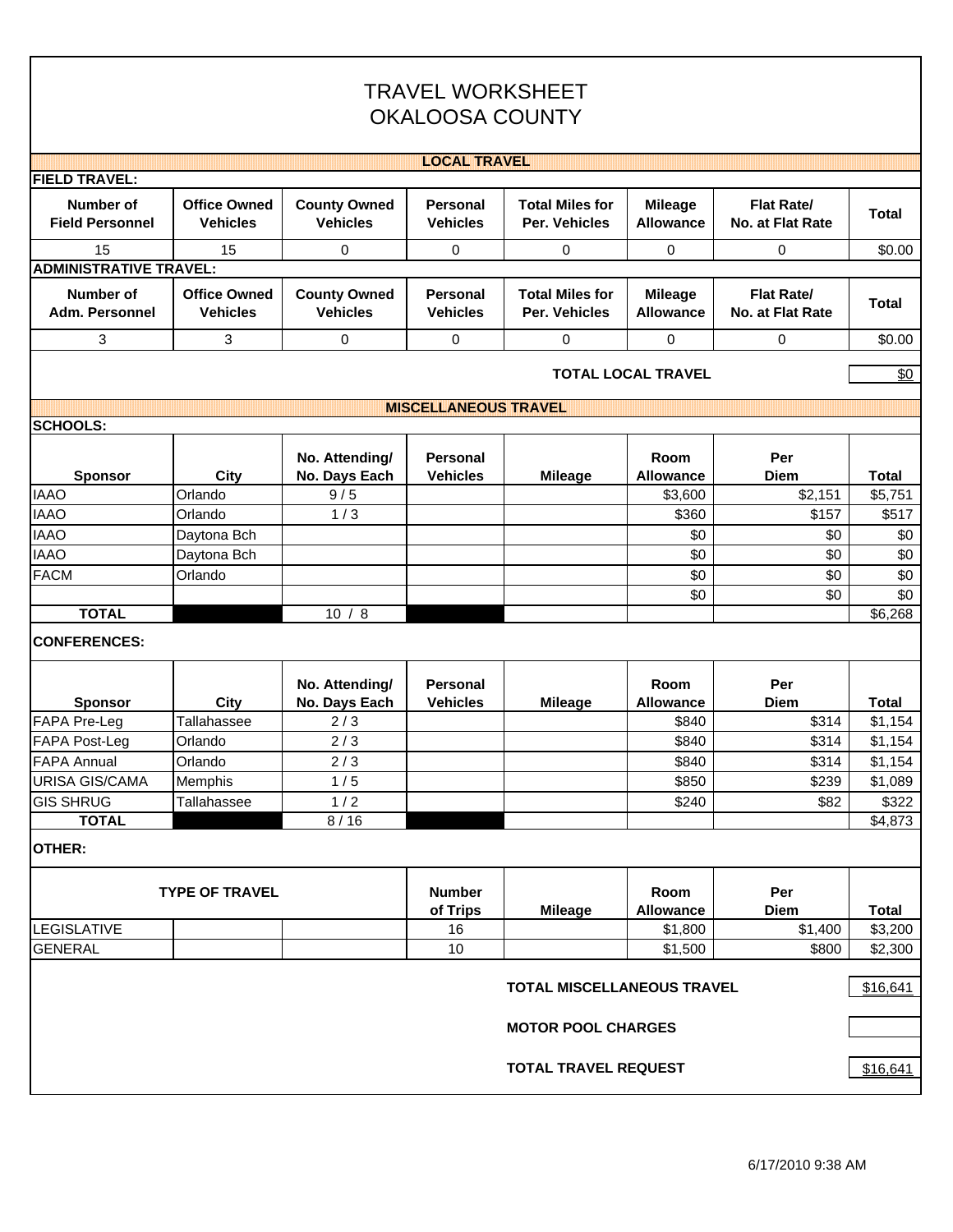| POSTAGE WORKSHEET<br><b>OKALOOSA COUNTY</b>                      |                        |                     |              |  |  |  |  |
|------------------------------------------------------------------|------------------------|---------------------|--------------|--|--|--|--|
| <b>Type Of Mail</b>                                              | <b>Number of Items</b> | <b>Postage Rate</b> | <b>Total</b> |  |  |  |  |
| <b>MASS MAILINGS:</b>                                            |                        |                     |              |  |  |  |  |
| Notices of Proposed Property Taxes*                              |                        |                     |              |  |  |  |  |
| Personal Property Tax Returns*                                   | 0                      | \$0.000             | \$0.00       |  |  |  |  |
| Agricultural Class of Lands*                                     | $\Omega$               | \$0.000             | \$0.00       |  |  |  |  |
| <b>Final Notices</b>                                             |                        |                     |              |  |  |  |  |
| Receipts                                                         |                        |                     |              |  |  |  |  |
| <b>EXEMPTIONS:</b>                                               |                        |                     |              |  |  |  |  |
| Renewal Application for Homestead*<br>and related Tax Exemptions | 0                      | \$0.000             | \$0.00       |  |  |  |  |
| <b>Final Notices</b><br>Receipts                                 |                        |                     |              |  |  |  |  |
| <b>Agricultural Exemption Denials/Approvals</b>                  | 70                     | \$0.440             | \$30.80      |  |  |  |  |
| <b>Agricultural Exemption Applications</b>                       | 100                    | \$0.440             | \$44.00      |  |  |  |  |
| Other: (Specify Type)                                            |                        |                     |              |  |  |  |  |
| Intent to Deny Homestead Exemption                               | 480                    | \$0.440             | \$211.20     |  |  |  |  |
| Military HX Applications/Acceptance Ltrs                         | 3,000                  | \$0.440             | \$1,320.00   |  |  |  |  |
| Senior Exemption/Check File                                      | 1,850                  | \$0.440             | \$814.00     |  |  |  |  |
| Pre-File Letters for Homestead                                   | 5,000                  | \$0.440             | \$2,200.00   |  |  |  |  |
| Senior Denial Letters                                            | 400                    | \$0.440             | \$176.00     |  |  |  |  |
| Official Denial of Homestead Exemption                           | 150                    | \$0.440             | \$66.00      |  |  |  |  |
| Official Denial of Homestead Exemption                           | 10                     | \$5.540             | \$55.40      |  |  |  |  |
| Sales Verification and Income Request                            | 3,400                  | \$0.580             | \$1,972.00   |  |  |  |  |
| Liens                                                            | 50                     | \$5.540             | \$277.00     |  |  |  |  |
| <b>TPP Reminder Cards</b>                                        | 1,500                  | \$0.400             | \$600.00     |  |  |  |  |
| *TOTAL MASS MAILINGS                                             |                        |                     | \$7,766.40   |  |  |  |  |
| <b>GENERAL CORRESPONDENCE</b>                                    |                        |                     |              |  |  |  |  |
| Office                                                           | 8,000                  | \$0.440             | \$3,520.00   |  |  |  |  |
| <b>Office-Certified Mail</b>                                     | 50                     | \$5.540             | \$277.00     |  |  |  |  |
| Tangible Personal Property Dept                                  | 2,800                  | \$0.440             | \$1,232.00   |  |  |  |  |
| <b>TOTAL GENERAL CORRESPONDENCE</b>                              |                        |                     | \$5,029.00   |  |  |  |  |

**TOTAL POSTAGE REQUEST** (Enter on line 4251, Column (5), Schedule II) **\$12,795** 

Explain the method you intend to utilize for the Annual Application for Exemption(s) and the Receipt(s) for the fiscal year 2010-2011 (i.e. Automatic homestead renewal - mailing of receipts, etc.).

\*The Board of County Commissioners pays for the the mailing of TRIM NOTICES per s.200.069 FS.

\***NOTE: If the mailing of the Notices of Proposed Property Taxes (TRIM) is included in the mass mailing calculation, please include a letter of authorization from your County Commission. This letter is needed since this mailing should be at the expense of the Board of County Commissioners as perscribed by s.200.069, Florida Statutes. If the postage expense for TRIM Notices is to be a direct reimbursement to you by the county, do not include it in the total postage request.**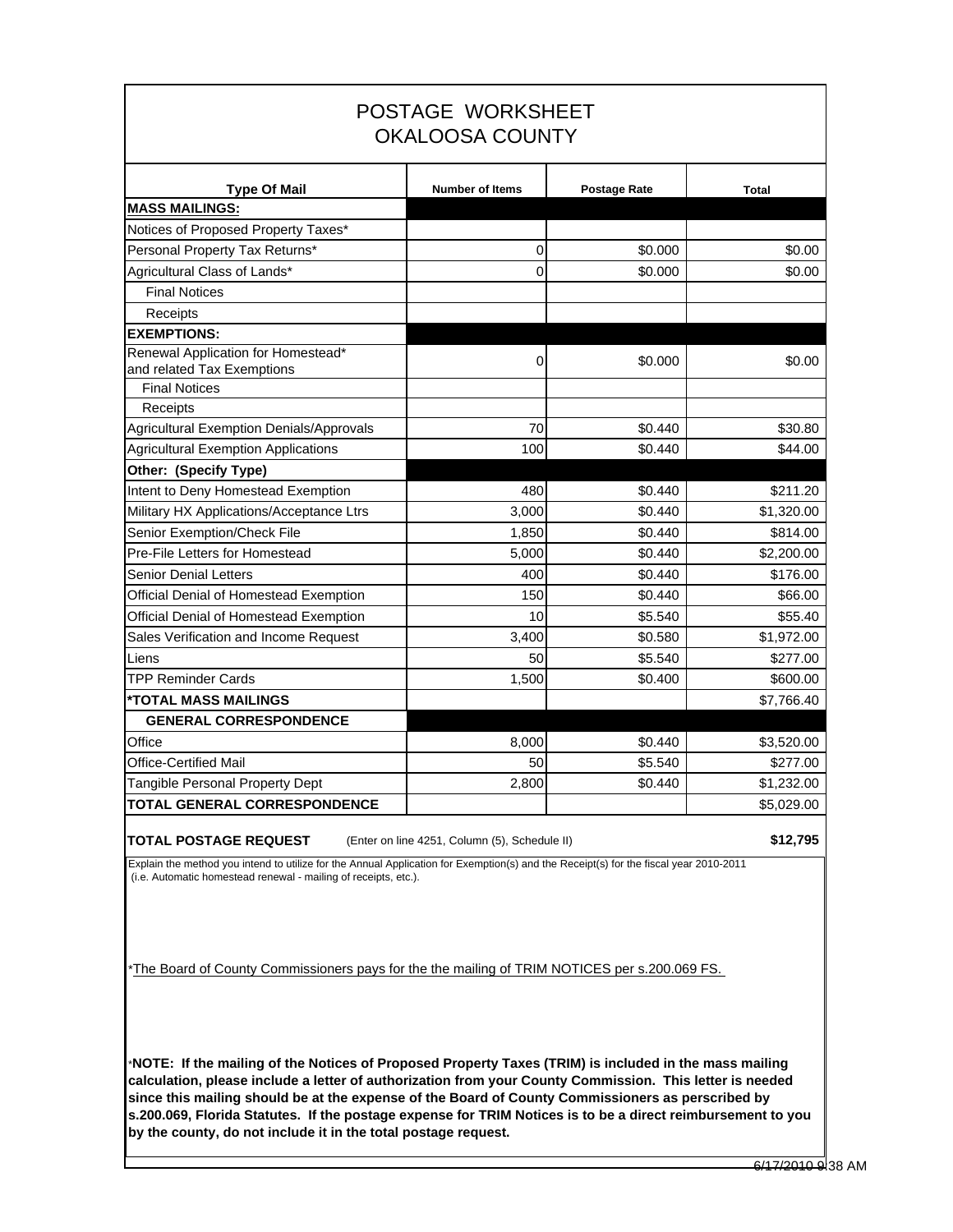| <b>EDUCATION WORKSHEET</b><br><b>OKALOOSA COUNTY</b> |                        |                                 |              |                                |                       |  |  |
|------------------------------------------------------|------------------------|---------------------------------|--------------|--------------------------------|-----------------------|--|--|
|                                                      |                        | <b>SCHOOLS</b>                  |              |                                |                       |  |  |
| Sponsor                                              | City                   | <b>Tuition</b>                  | <b>Texts</b> | <b>Number Attending</b>        | <b>TOTAL</b>          |  |  |
| <b>IAAO 1&amp;2</b>                                  | Orlando                | \$600                           |              | 6                              | \$3,600               |  |  |
| IAAO 3xx                                             | Orlando                | \$600                           |              | 3                              | \$1,800               |  |  |
| <b>IAAO 4xx</b>                                      | Orlando                | \$600                           |              | 0                              | \$0                   |  |  |
| IAAO 6xx                                             | Orlando                | \$600                           |              | 0                              | $\overline{50}$       |  |  |
|                                                      |                        |                                 |              |                                | $\overline{50}$       |  |  |
|                                                      |                        |                                 |              |                                | $\overline{50}$       |  |  |
|                                                      |                        |                                 |              |                                | \$0                   |  |  |
| <b>TOTAL</b>                                         |                        |                                 |              | $\boldsymbol{9}$               | \$5,400               |  |  |
|                                                      |                        | <b>WORKSHOPS</b>                |              |                                |                       |  |  |
| Sponsor                                              | City                   | <b>Tuition</b>                  | <b>Texts</b> | <b>Number Attending</b>        | <b>TOTAL</b>          |  |  |
| <b>IAAO-CEW</b>                                      | Orlando                | \$400                           |              | 1                              | \$400                 |  |  |
|                                                      |                        |                                 |              |                                | \$0                   |  |  |
|                                                      |                        |                                 |              |                                | $\sqrt{6}$            |  |  |
| <b>TOTAL</b>                                         |                        |                                 |              | $\mathbf{1}$                   | \$400                 |  |  |
|                                                      |                        | <b>CONFERENCES AND SEMINARS</b> |              |                                |                       |  |  |
|                                                      |                        |                                 |              |                                |                       |  |  |
|                                                      |                        |                                 | <b>Texts</b> |                                |                       |  |  |
| Sponsor<br>FAPA Pre-Leg                              | City<br>Tallahassee    | <b>Tuition</b><br>\$250         |              | <b>Number Attending</b><br>2   | <b>TOTAL</b><br>\$500 |  |  |
| FAPA Post-Leg                                        | Tallahassee            | \$250                           |              | 2                              | \$500                 |  |  |
| <b>FAPA Annual</b>                                   | Orlando                | \$250                           |              | $\overline{2}$                 | \$500                 |  |  |
|                                                      |                        |                                 |              |                                |                       |  |  |
|                                                      |                        |                                 |              |                                |                       |  |  |
|                                                      |                        |                                 |              |                                |                       |  |  |
| <b>TOTAL</b>                                         |                        |                                 |              | 6                              | \$1,500               |  |  |
|                                                      |                        |                                 |              |                                |                       |  |  |
| <b>OTHER</b>                                         |                        |                                 |              |                                |                       |  |  |
|                                                      |                        |                                 |              |                                |                       |  |  |
| <b>Sponsor</b>                                       | <b>City</b>            | <b>Tuition</b>                  | <b>Texts</b> | <b>Number Attending</b>        | <b>TOTAL</b>          |  |  |
| <b>GIS SHRUG</b><br>URISA GIS/CAMA Conference        | Tallahassee<br>Memphis | \$100<br>\$500                  |              | 1<br>$\mathbf{1}$              | \$100<br>\$500        |  |  |
| <b>TOTAL</b>                                         |                        |                                 |              | $\overline{2}$                 | \$600                 |  |  |
| <b>OTHER EDUCATIONAL EXPENSES (SPECIFY)</b>          |                        |                                 |              |                                |                       |  |  |
|                                                      |                        |                                 |              |                                |                       |  |  |
|                                                      |                        |                                 |              |                                |                       |  |  |
|                                                      |                        |                                 |              |                                |                       |  |  |
|                                                      |                        |                                 |              | <b>TOTAL</b>                   | \$0                   |  |  |
|                                                      |                        |                                 |              |                                |                       |  |  |
|                                                      |                        |                                 |              |                                |                       |  |  |
|                                                      |                        |                                 |              | <b>TOTAL EDUCATION EXPENSE</b> | \$7,900               |  |  |
|                                                      |                        |                                 |              |                                |                       |  |  |
|                                                      |                        |                                 |              |                                |                       |  |  |
|                                                      |                        |                                 |              |                                |                       |  |  |
|                                                      |                        |                                 |              |                                |                       |  |  |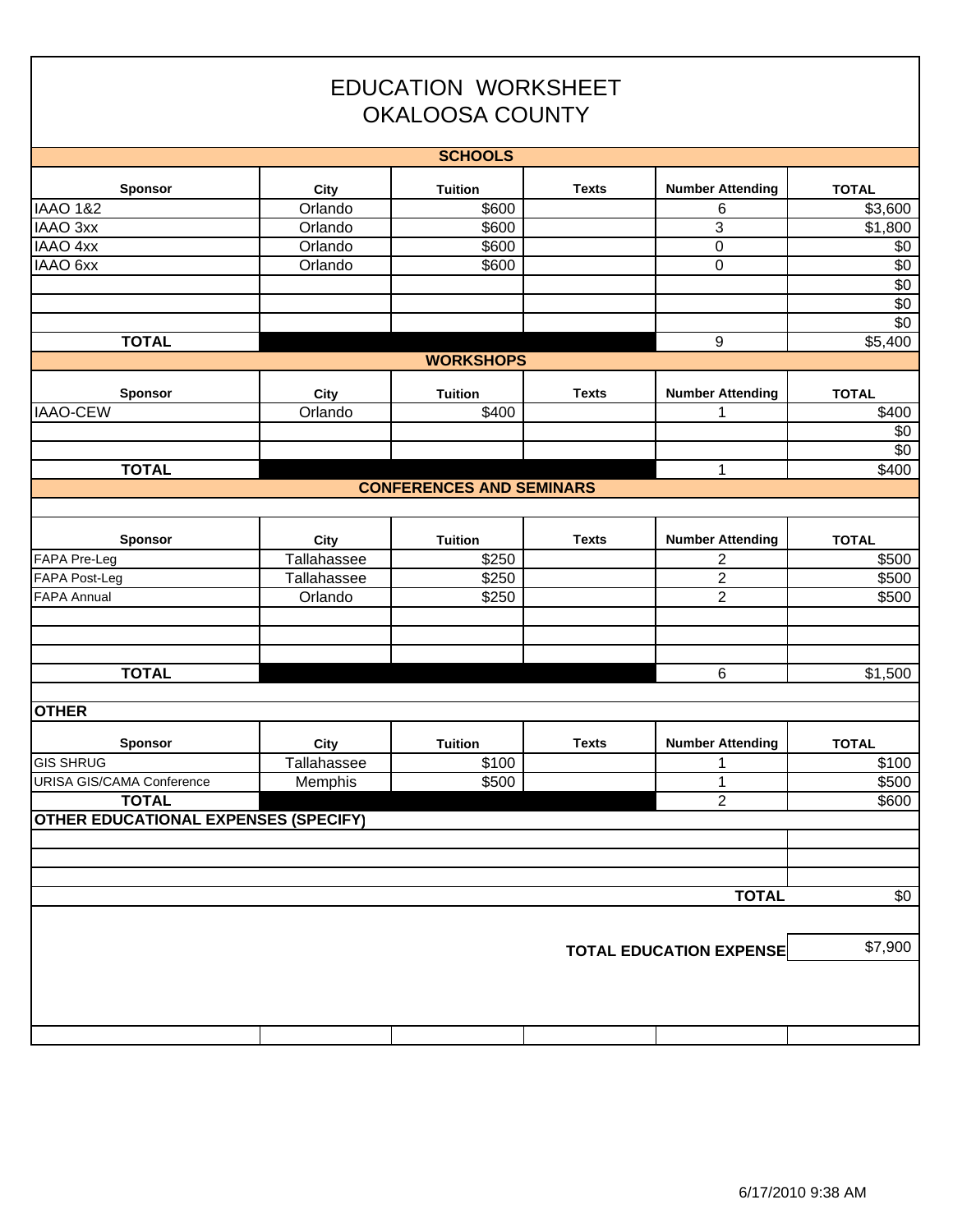| <b>DATA PROCESSING PURCHASE</b><br><b>JUSTIFICATION</b><br><b>OKALOOSA COUNTY</b> |                                                                                                                                                                                                                                                                                                                                                                                              |                                                  |                                                       |                                                         |                                   |  |  |
|-----------------------------------------------------------------------------------|----------------------------------------------------------------------------------------------------------------------------------------------------------------------------------------------------------------------------------------------------------------------------------------------------------------------------------------------------------------------------------------------|--------------------------------------------------|-------------------------------------------------------|---------------------------------------------------------|-----------------------------------|--|--|
| <b>ITEM</b><br><b>REQUESTED</b>                                                   | <b>NUMBER</b><br><b>REQUESTED</b>                                                                                                                                                                                                                                                                                                                                                            | <b>MAKE AND</b><br><b>MODEL</b><br><b>NUMBER</b> | <b>LENGTH OF</b><br><b>PAYMENT</b><br><b>SCHEDULE</b> | <b>COST</b><br><b>FOR FISCAL</b><br><b>YEAR 2010-11</b> | <b>FULL</b><br><b>COST</b><br>\$0 |  |  |
|                                                                                   |                                                                                                                                                                                                                                                                                                                                                                                              |                                                  |                                                       |                                                         | \$0<br>\$0                        |  |  |
|                                                                                   |                                                                                                                                                                                                                                                                                                                                                                                              |                                                  |                                                       |                                                         | \$0<br>\$0<br>$\overline{60}$     |  |  |
| <b>Check one below:</b>                                                           | REPLACEMENT OF EXISTING EQUIPMENT ________________ADDITIONAL EQUIPMENT __________                                                                                                                                                                                                                                                                                                            |                                                  |                                                       |                                                         |                                   |  |  |
|                                                                                   | STATEMENT OF NEED: To include but not limited to age, condition, response time, etc. of existing equipment.                                                                                                                                                                                                                                                                                  |                                                  |                                                       |                                                         |                                   |  |  |
|                                                                                   |                                                                                                                                                                                                                                                                                                                                                                                              |                                                  |                                                       |                                                         |                                   |  |  |
|                                                                                   |                                                                                                                                                                                                                                                                                                                                                                                              |                                                  |                                                       |                                                         |                                   |  |  |
|                                                                                   |                                                                                                                                                                                                                                                                                                                                                                                              |                                                  |                                                       |                                                         |                                   |  |  |
|                                                                                   |                                                                                                                                                                                                                                                                                                                                                                                              |                                                  |                                                       |                                                         |                                   |  |  |
|                                                                                   | HOW LONG WILL THIS PURCHASE FULFILL THOSE NEEDS?                                                                                                                                                                                                                                                                                                                                             |                                                  |                                                       |                                                         |                                   |  |  |
|                                                                                   |                                                                                                                                                                                                                                                                                                                                                                                              |                                                  |                                                       |                                                         |                                   |  |  |
|                                                                                   |                                                                                                                                                                                                                                                                                                                                                                                              |                                                  |                                                       |                                                         |                                   |  |  |
|                                                                                   |                                                                                                                                                                                                                                                                                                                                                                                              |                                                  |                                                       |                                                         |                                   |  |  |
|                                                                                   | ADDITIONAL COMMENTS OR PERTINENT INFORMATION                                                                                                                                                                                                                                                                                                                                                 |                                                  |                                                       |                                                         |                                   |  |  |
|                                                                                   |                                                                                                                                                                                                                                                                                                                                                                                              |                                                  |                                                       |                                                         |                                   |  |  |
|                                                                                   |                                                                                                                                                                                                                                                                                                                                                                                              |                                                  |                                                       |                                                         |                                   |  |  |
|                                                                                   |                                                                                                                                                                                                                                                                                                                                                                                              |                                                  |                                                       |                                                         |                                   |  |  |
|                                                                                   | NOTE: A three year comprehensive plan should be submitted for continuation of, or updates to<br>systems being purchased or previously purchased by your office. This includes systems co-<br>owned with another office in your county. This plan should include initial equipment, year of<br>acquisition and a proposed schedule by year of enhancements to be reflected in future budgets. |                                                  |                                                       |                                                         |                                   |  |  |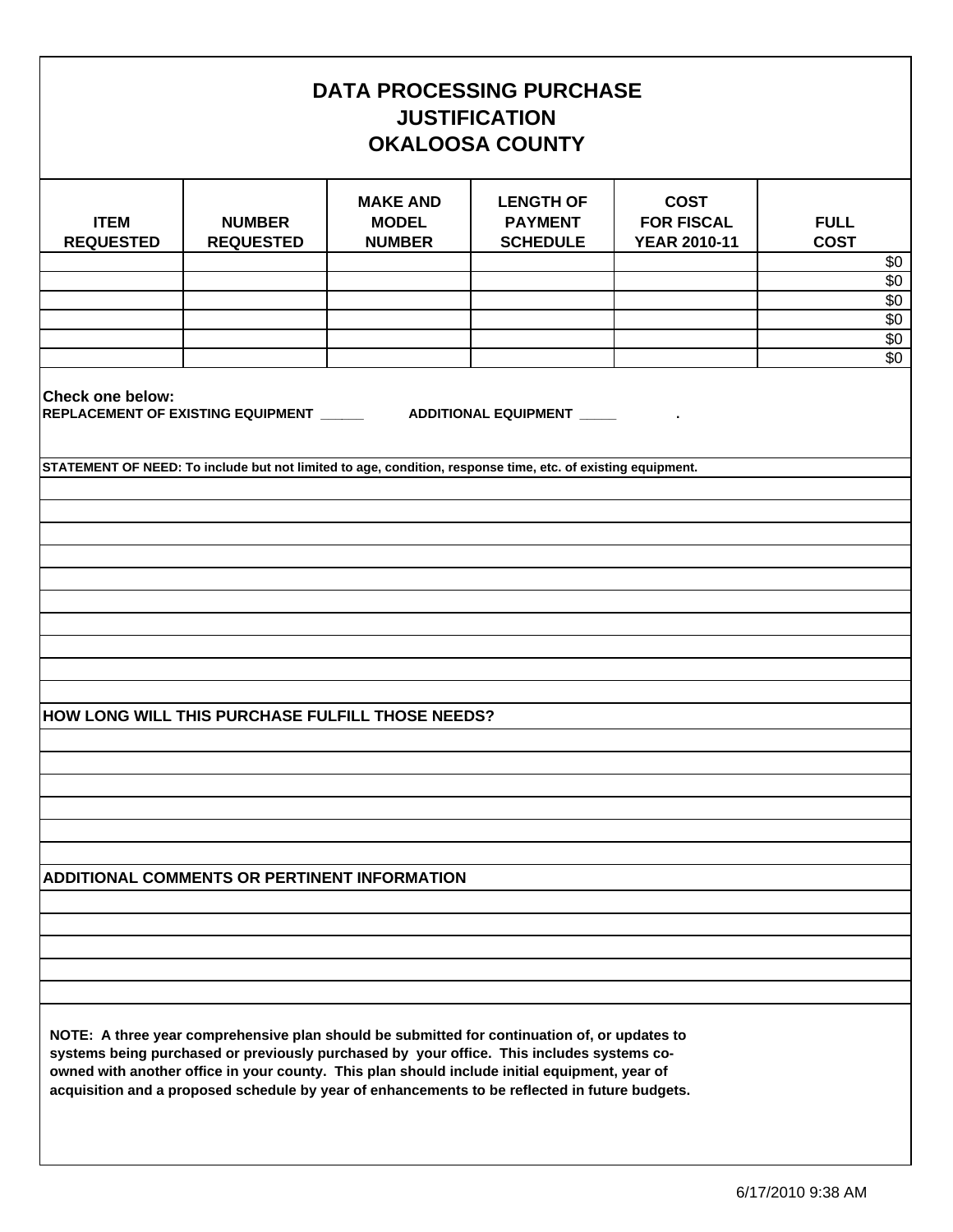| Pos. | Position                    | <b>Annual Rate</b> | # Days |
|------|-----------------------------|--------------------|--------|
| No.  | Classification              | 9/30/10            | Vacant |
| 20   |                             | 35,000             | 61     |
|      | <b>Commercial Appraiser</b> |                    |        |
|      |                             |                    |        |
|      |                             |                    |        |
|      |                             |                    |        |
|      |                             |                    |        |
|      |                             |                    |        |
|      |                             |                    |        |
|      |                             |                    |        |
|      |                             |                    |        |
|      |                             |                    |        |
|      |                             |                    |        |
|      |                             |                    |        |
|      |                             |                    |        |
|      |                             |                    |        |
|      |                             |                    |        |
|      |                             |                    |        |
|      |                             |                    |        |
|      |                             |                    |        |
|      |                             |                    |        |
|      |                             |                    |        |
|      |                             |                    |        |
|      |                             |                    |        |
|      |                             |                    |        |
|      |                             |                    |        |
|      |                             |                    |        |
|      |                             |                    |        |
|      |                             |                    |        |
|      |                             |                    |        |

## **DETAIL OF VACANT POSITIONS**

*\* Please insert additional lines if necessary.*